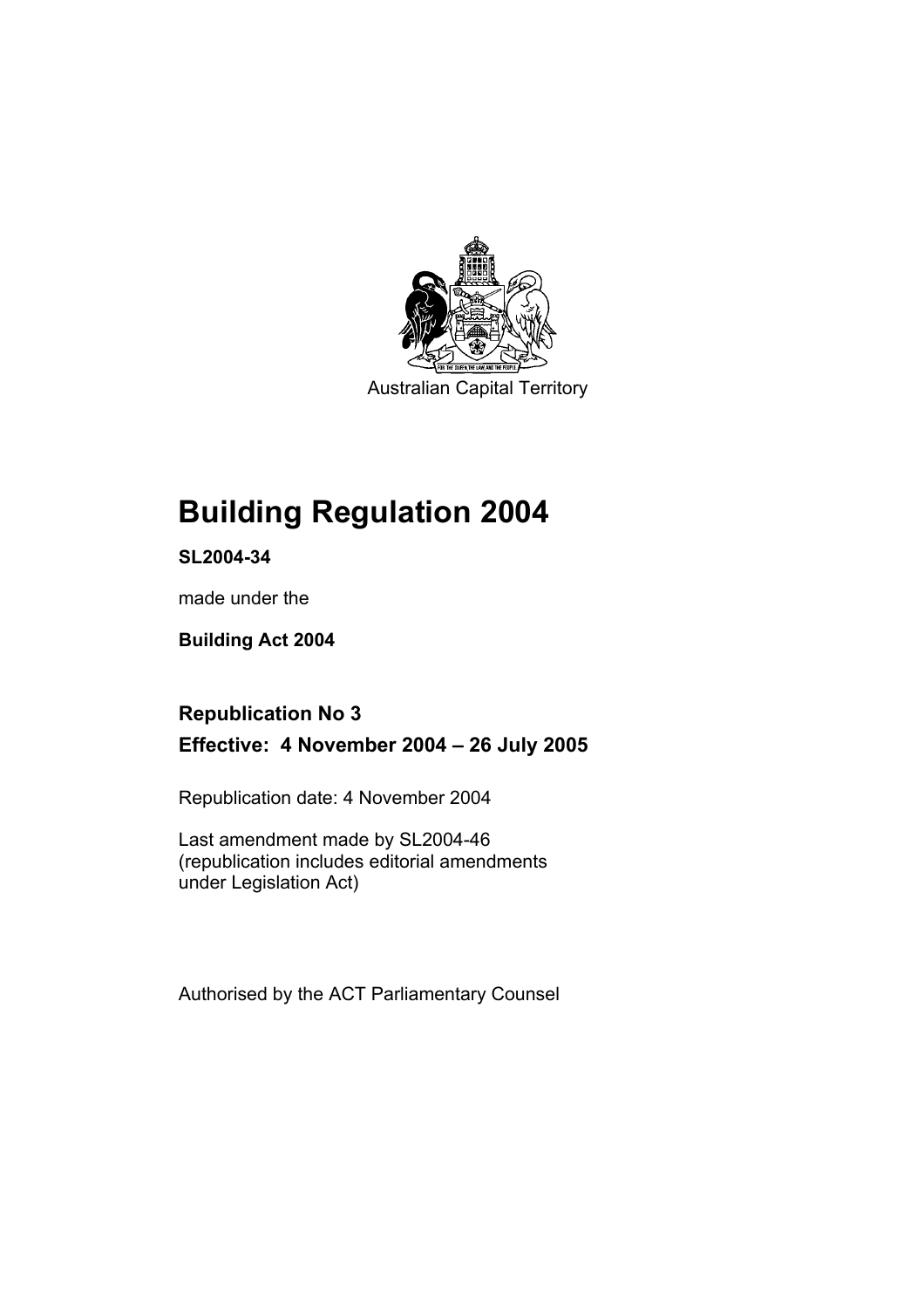### **About this republication**

#### **The republished law**

This is a republication of the *Building Regulation 2004*, made under the *Building Act 2004* (including any amendment made under the *Legislation Act 2001*, part 11.3 (Editorial changes)) as in force on 4 November 2004*.* It also includes any amendment, repeal or expiry affecting the republished law to 4 November 2004.

The legislation history and amendment history of the republished law are set out in endnotes 3 and 4.

#### **Kinds of republications**

The Parliamentary Counsel's Office prepares 2 kinds of republications of ACT laws (see the ACT legislation register at www.legislation.act.gov.au):

- authorised republications to which the *Legislation Act 2001* applies
- unauthorised republications.

The status of this republication appears on the bottom of each page.

#### **Editorial changes**

The *Legislation Act 2001*, part 11.3 authorises the Parliamentary Counsel to make editorial amendments and other changes of a formal nature when preparing a law for republication. Editorial changes do not change the effect of the law, but have effect as if they had been made by an Act commencing on the republication date (see *Legislation Act 2001*, s 115 and s 117). The changes are made if the Parliamentary Counsel considers they are desirable to bring the law into line, or more closely into line, with current legislative drafting practice.

This republication includes amendments made under part 11.3 (see endnote 1).

#### **Uncommenced provisions and amendments**

If a provision of the republished law has not commenced or is affected by an uncommenced amendment, the symbol  $\mathbf{U}$  appears immediately before the provision heading. The text of the uncommenced provision or amendment appears only in the last endnote.

#### **Modifications**

If a provision of the republished law is affected by a current modification, the symbol  $\mathbf{M}$ appears immediately before the provision heading. The text of the modifying provision appears in the endnotes. For the legal status of modifications, see *Legislation Act 2001*, section 95.

#### **Penalties**

The value of a penalty unit for an offence against this republished law at the republication date is—

- (a) if the person charged is an individual—\$100; or
- (b) if the person charged is a corporation—\$500.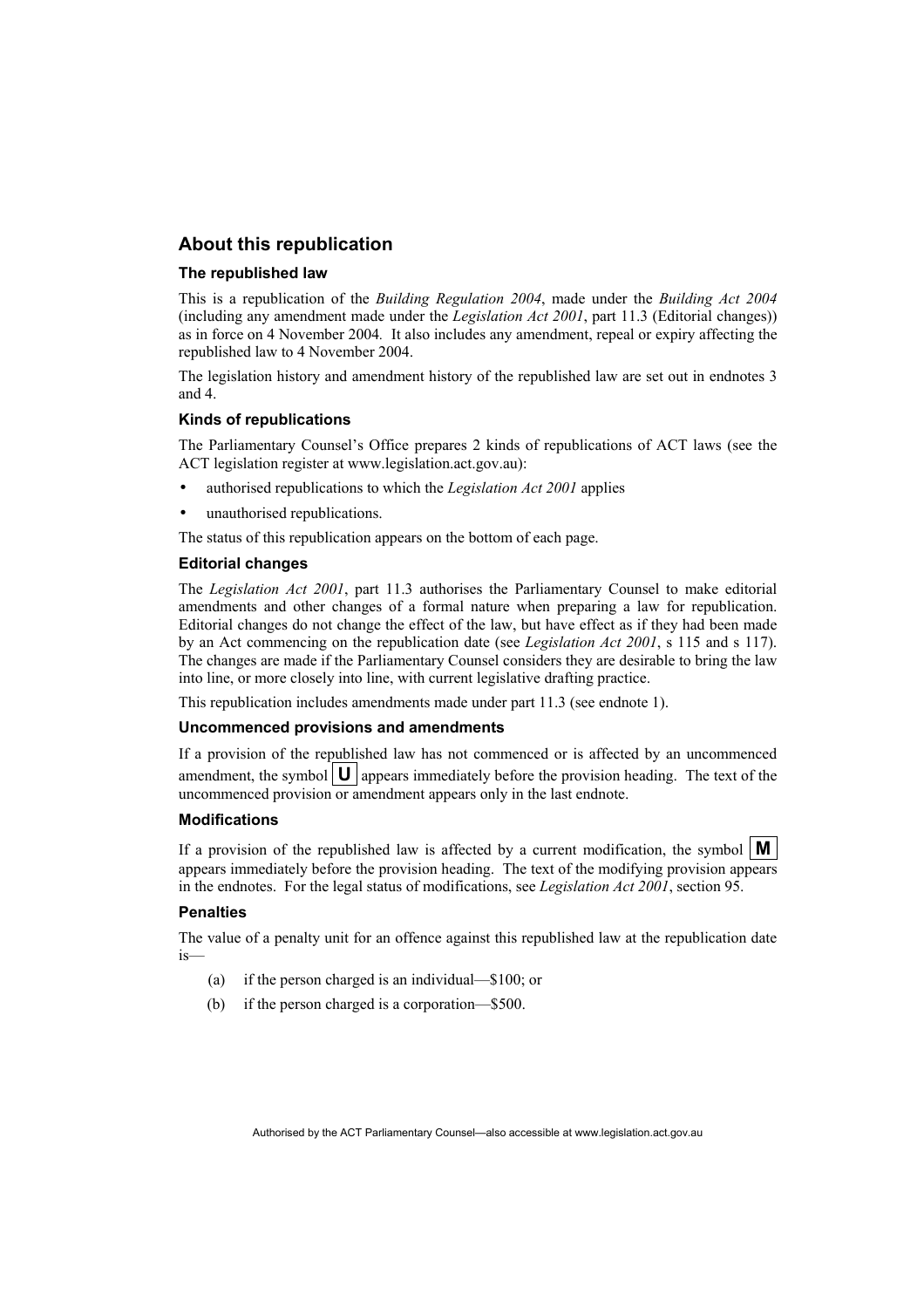

Australian Capital Territory

# **Building Regulation 2004**

made under the

**Building Act 2004** 

## **Contents**

|             |                                                                       | Page |
|-------------|-----------------------------------------------------------------------|------|
| $\mathbf 1$ | Name of regulation                                                    | 2    |
| 2           | Dictionary                                                            | 2    |
| 3           | <b>Notes</b>                                                          | 2    |
| 4           | Offences against regulation-application of Criminal Code etc          | 2    |
| 4A          | Meaning of building work—Act, $s \ 6 \ (2) \ (a)$ and (b)             | 3    |
| 4B          | Meaning of specialist building work—Act, s 9 (b)                      | 3    |
| 5           | Exempt buildings—Act, s 12                                            | 3    |
| 6           | Buildings to which Act does not apply—Act, s 13 (2)                   | 6    |
|             | Exempt building work—Act, s 15 (b) and s 83 (b)                       | 8    |
| 8           | Criteria for appointment of government certifier—Act, s 20 (4)        | 9    |
| 9           | Copies of plans for building approval applications—Act, s 26 (2) (a)  | 9    |
| 10          | General requirements for building approval applications—Act, s 26 (3) | 9    |

| R3       | <b>Building Regulation 2004</b> | contents 1 |
|----------|---------------------------------|------------|
| 04/11/04 | Effective: 04/11/04-26/07/05    |            |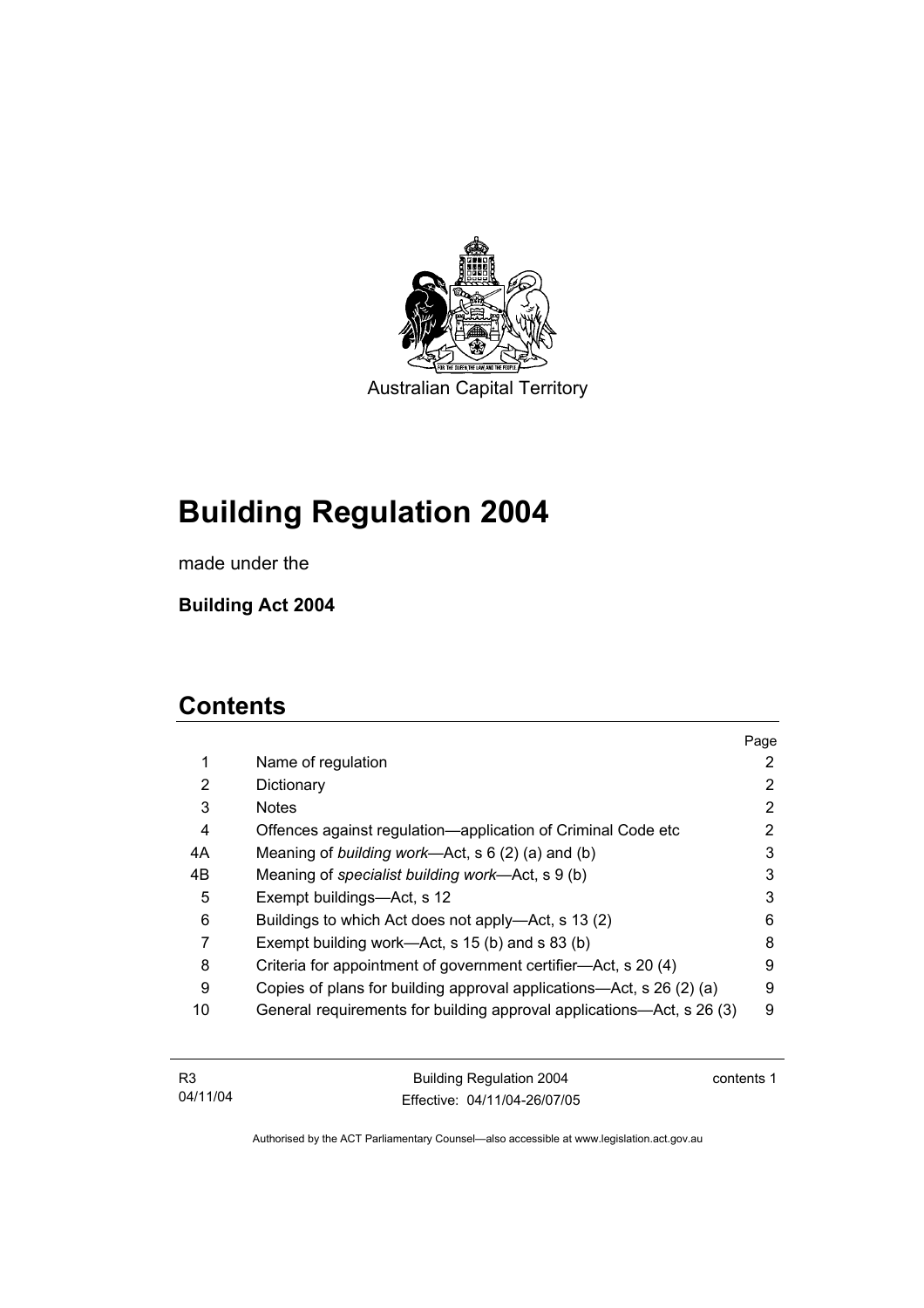|     |                                                                                      | Page |
|-----|--------------------------------------------------------------------------------------|------|
| 11  | Building approval for building erection or alteration—Act, s 26 (3)                  | 10   |
| 12  | Building approval for removal or demolition of buildings—Act, s 26 (3)               | 11   |
| 12A | Building approval for asbestos removal—Act, s 26 (3)                                 | 12   |
| 13  | General requirements for plans—Act, s 27 (1) (a)                                     | 12   |
| 14  | Requirements for plans for alteration or erection of building—Act, s 27<br>$(1)$ (a) | 14   |
| 14A | Requirements for plans for asbestos removal—Act, s 27 (1) (a)                        | 15   |
| 15  | Consultation and consent-Act, s 27 (1) (b)                                           | 16   |
| 16  | Substantial alteration-Act, s 29 (2)                                                 | 19   |
| 17  | Significantly different from plan amendment—Act, s 32 (4)                            | 20   |
| 18  | Considerations about whether work done in proper way—Act, s 42 (2)                   | 21   |
| 19  | Considerations about whether work done in skilful way—Act, s 42 (2)                  | 23   |
| 20  | Stages of building work—Act, s 43 (1)                                                | 23   |
| 21  | Alternative to new survey plan—Act, s 43 (2) (a) (ii)                                | 24   |
| 22  | Consent or approval on completion of building work—Act, s 48 (2) (d)                 | 25   |
| 23  | Residential building work to which Act, pt 6 does not apply                          | 25   |
| 24  | End of statutory warranties-Act, s 88 (4)                                            | 25   |
| 25  | Residential building work minimum insurance—Act, s 90 (1) (b)                        | 26   |
| 26  | Residential building work period of insurance—Act, s 90 (1) (c) and (d)              | 26   |
| 27  | Residential building work period for claims—Act, s 90 (1) (i)                        | 26   |
| 28  | Amount insurer not liable for-Act, s 91 (1)                                          | 26   |
| 29  | If builder defaults and work less than deposit paid—Act, s 93 (3) (b)                | 26   |
| 29A | Building code—Act, s 136 (4)                                                         | 27   |
| 30  | Appealable decisions and relevant people—Act, s 146 (5)                              | 27   |
| 31  | Expiry of definition of asbestos                                                     | 29   |
| 32  | Modifications of Act, pt 11-Act, s 179                                               | 29   |

### **Dictionary** 31

| <b>Endnotes</b> |                     |     |
|-----------------|---------------------|-----|
|                 | About the endnotes  | -32 |
| 2               | Abbreviation key    | -32 |
| 3               | Legislation history | 33  |
|                 |                     |     |

contents 2 Building Regulation 2004 Effective: 04/11/04-26/07/05

R3 04/11/04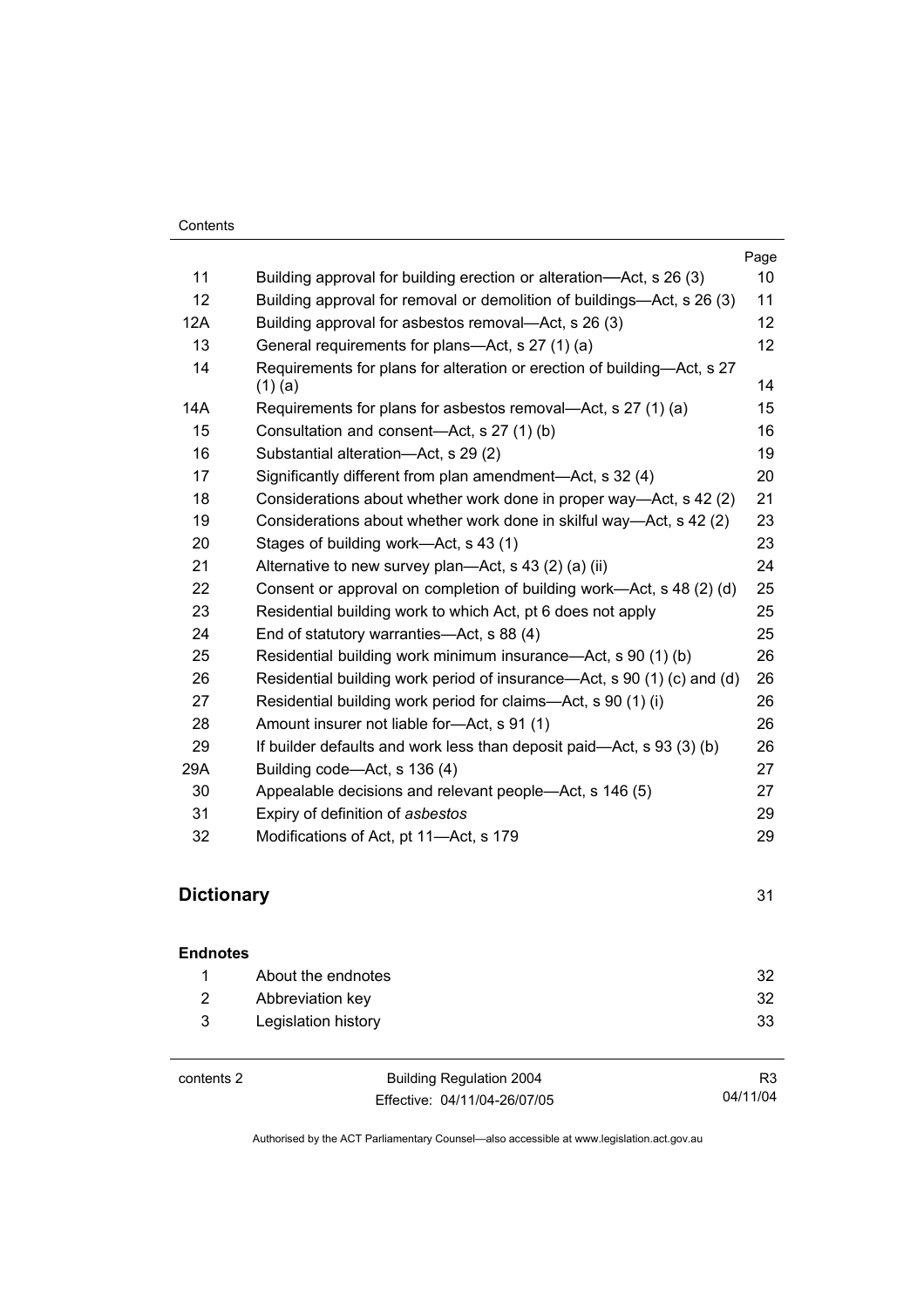|   |                        | Contents   |
|---|------------------------|------------|
| 4 | Amendment history      | Page<br>33 |
|   |                        |            |
| 5 | Earlier republications | 35         |

Building Regulation 2004 Effective: 04/11/04-26/07/05 contents 3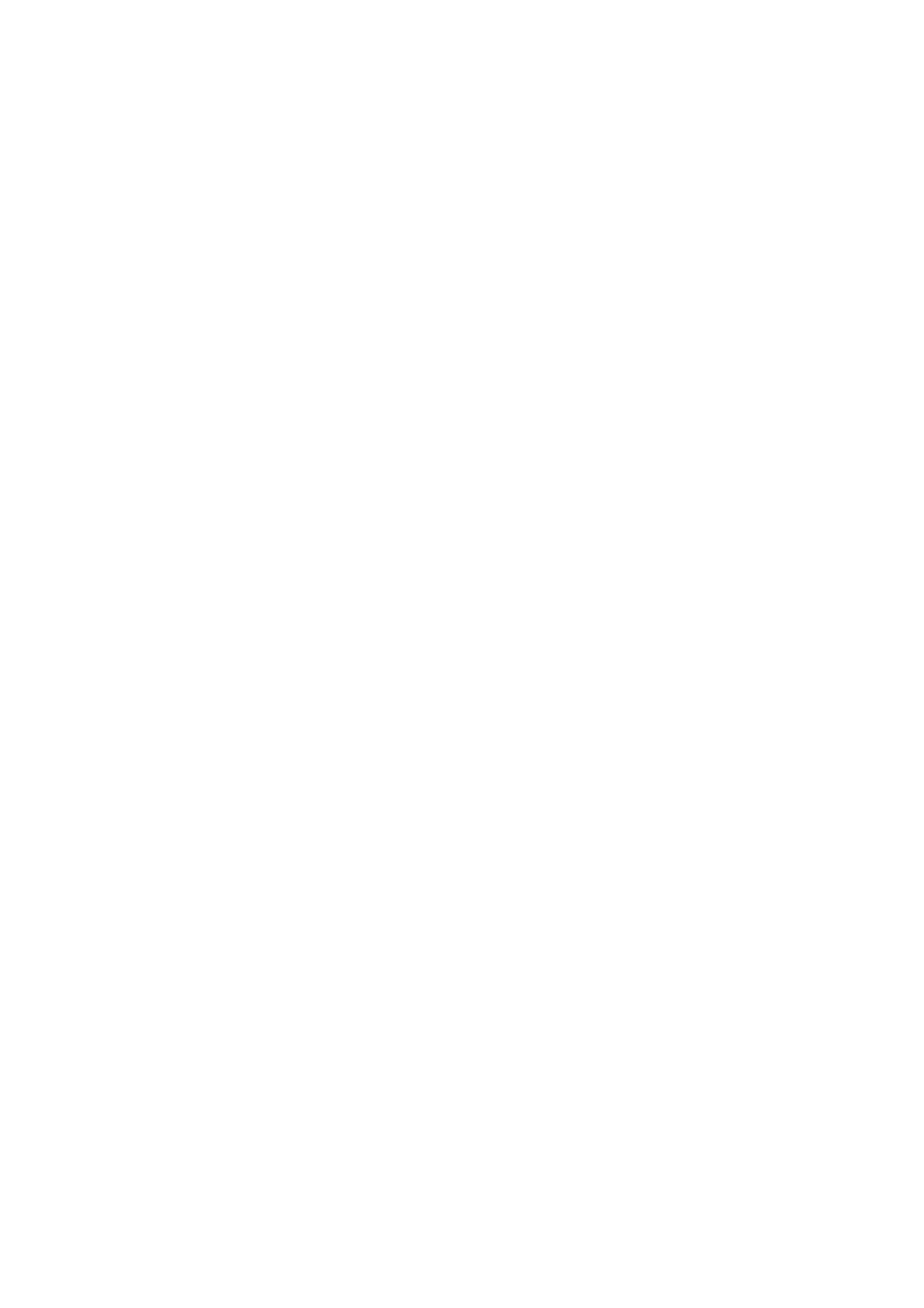

# **Building Regulation 2004**

made under the

I

**Building Act 2004** 

R3 04/11/04

Building Regulation 2004 Effective: 04/11/04-26/07/05 page 1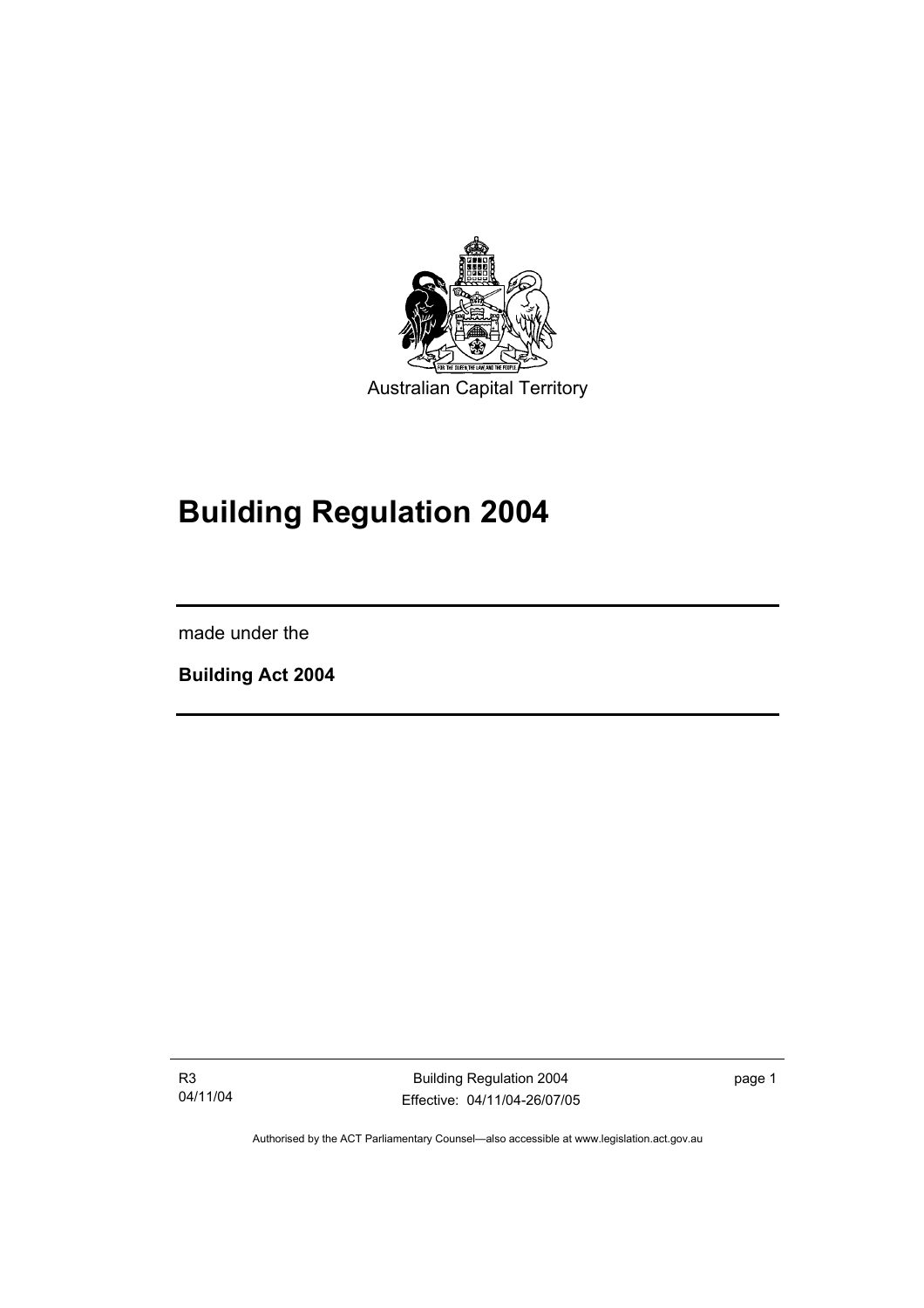### **1 Name of regulation**

This regulation is the *Building Regulation 2004*.

### **2 Dictionary**

The dictionary at the end of this regulation is part of this regulation.

*Note 1* The dictionary defines certain terms, and includes references (*signpost definitions*) to other terms defined elsewhere in this regulation or in other legislation.

> For example, the signpost definition '*asbestos*—see the *Dangerous Substances Act 2004*, section 47A.' means the term 'asbestos' is defined in that section and the definition applies to this regulation.

*Note 2* A definition in the dictionary (including a signpost definition) applies to the entire regulation unless the definition, or another provision of the regulation, provides otherwise or the contrary intention otherwise appears (see Legislation Act, s 155 and s 156 (1)).

### **3 Notes**

A note included in this regulation is explanatory and is not part of this regulation.

*Note* See the Legislation Act, s 127 (1), (4) and (5) for the legal status of notes.

### **4 Offences against regulation—application of Criminal Code etc**

Other legislation applies in relation to offences against this regulation.

*Note 1 Criminal Code*

The Criminal Code, ch 2 applies to all offences against this regulation (see Code, pt 2.1).

The chapter sets out the general principles of criminal responsibility (including burdens of proof and general defences), and defines terms used for offences to which the Code applies (eg *conduct*, *intention*, *recklessness* and *strict liability*).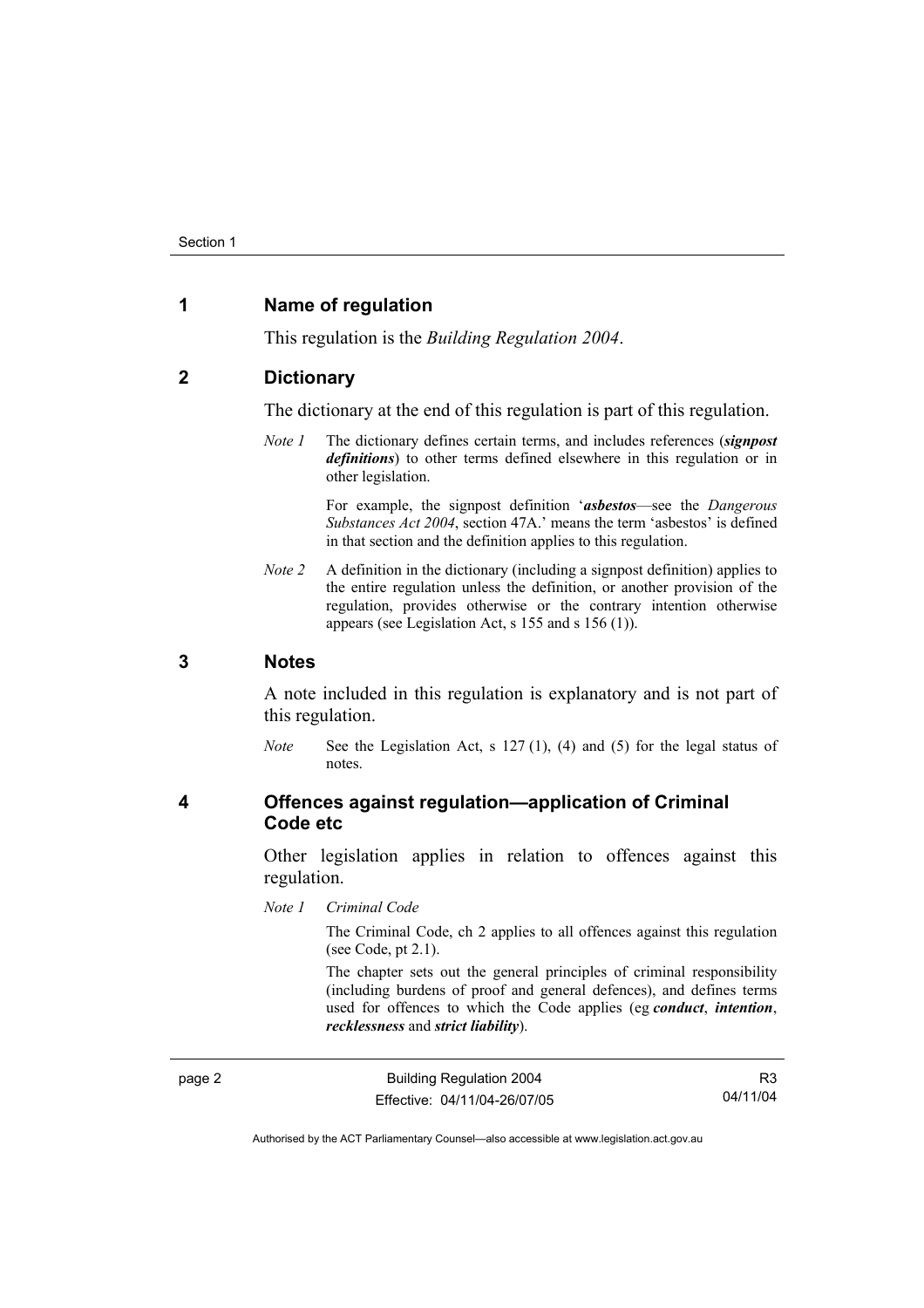#### *Note 2 Penalty units*

The Legislation Act, s 133 deals with the meaning of offence penalties that are expressed in penalty units.

### **4A Meaning of** *building work***—Act, s 6 (2) (a) and (b)**

- (1) *Building work* includes building work that involves the handling of asbestos or disturbance of loose asbestos.
- (2) The handling of asbestos, or disturbance of loose asbestos, by an inspector, for the purpose of taking a sample under the *Dangerous Substances Act 2004*, chapter 3A (Asbestos) is not *building work*.

#### **Examples of handling of asbestos or disturbance of loose asbestos**

- 1 removal of asbestos
- 2 cutting a hole in a sheet of asbestos
- *Note* An example is part of the regulation, is not exhaustive and may extend, but does not limit, the meaning of the provision in which it appears (see Legislation Act, s 126 and s 132).
- (3) This section expires on 1 September 2006.

### **4B Meaning of** *specialist building work***—Act, s 9 (b)**

- (1) *Specialist building work* includes building work that involves the handling of asbestos or disturbance of loose asbestos.
- (2) For subsection (1), the handling of asbestos does not include the handling of stable asbestos cement sheeting that forms part of a residential building.
- (3) This section expires on 1 September 2006.

### **5 Exempt buildings—Act, s 12**

- (1) Each of the following is an exempt building:
	- (a) a fence or wall if—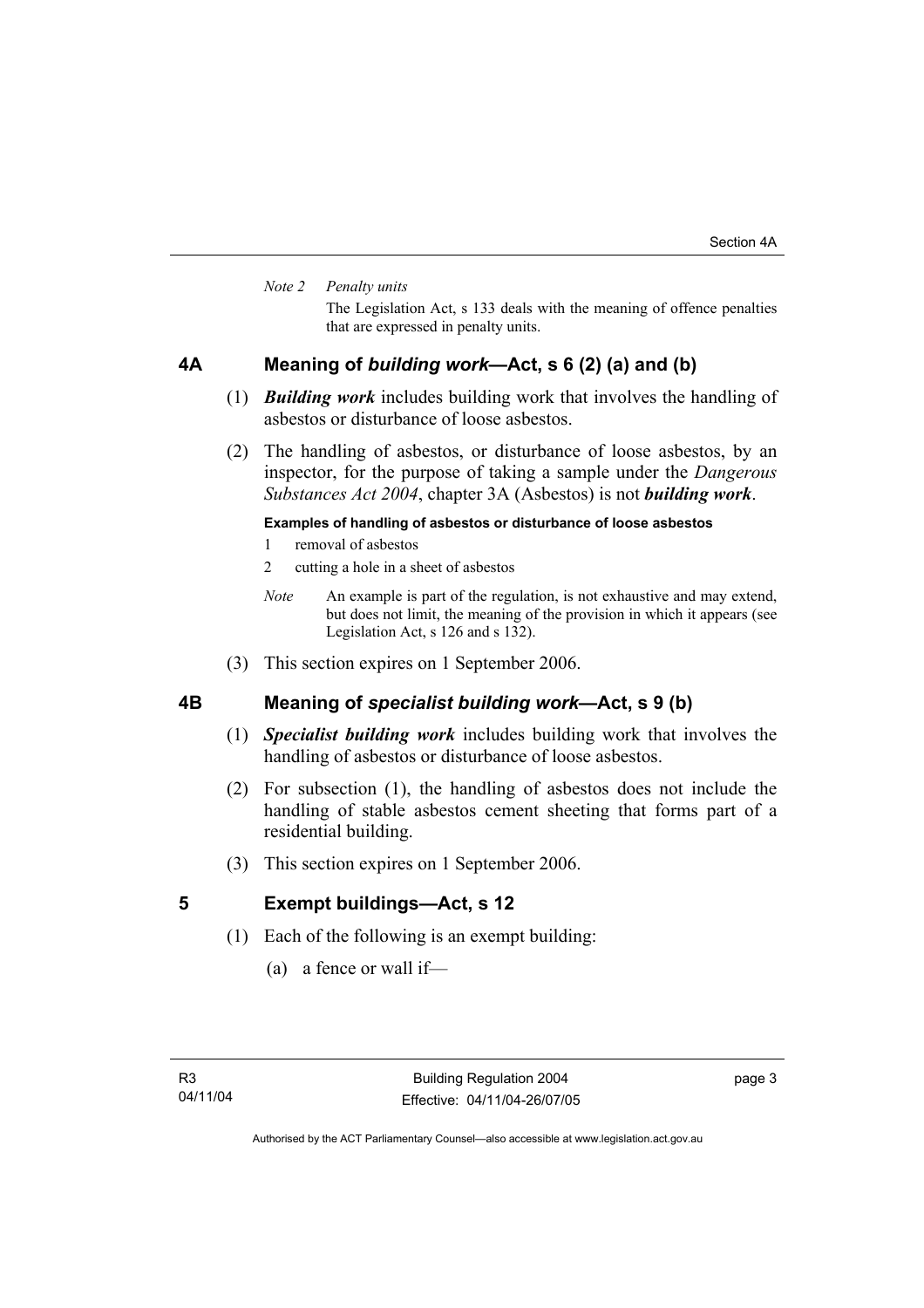- (i) the height measured from any point on the fence or wall to the ground is not more than 1.8m, excluding any part of the structure that is in the ground; and
- (ii) it does not form an integral part of an enclosure for a swimming pool;
- (b) a retaining wall if the height measured from any point at the top of the retaining wall to the lowest adjacent ground level is not more than 1.2m, excluding any part of the wall that is in the ground;
- (c) an outdoor deck, carport, pergola, porch, veranda, shelter, gazebo, shade structure or hail protection structure if—
	- (i) it has no wall; and
	- (ii) if it has a covering (including a sail or sail-like element)—the total covering area is  $25m^2$  or less; and
	- (iii) the height measured from any point on the structure to the ground is not more than 3m, excluding any part of the structure that is in the ground; and
	- (iv) the height measured from any point on top of any flooring of the structure to the ground is not more than 1m, excluding any part of the structure that is in the ground; and
	- (v) its framing does not have an unsupported span, including any cantilever, longer than 4m; and
- (d) a shed, gazebo, greenhouse or similar structure the roof area of which does not exceed  $10m^2$ ;

#### **Examples of similar structure**

conservatory, cubbyhouse, store, workshop, studio, outbuilding or class 10a building

*Note* An example is part of this regulation, is not exhaustive and may extend, but does not limit, the meaning of the provision in which it appears (see Legislation Act, s 126 and s 132).

| page 4 | <b>Building Regulation 2004</b> |          |
|--------|---------------------------------|----------|
|        | Effective: 04/11/04-26/07/05    | 04/11/04 |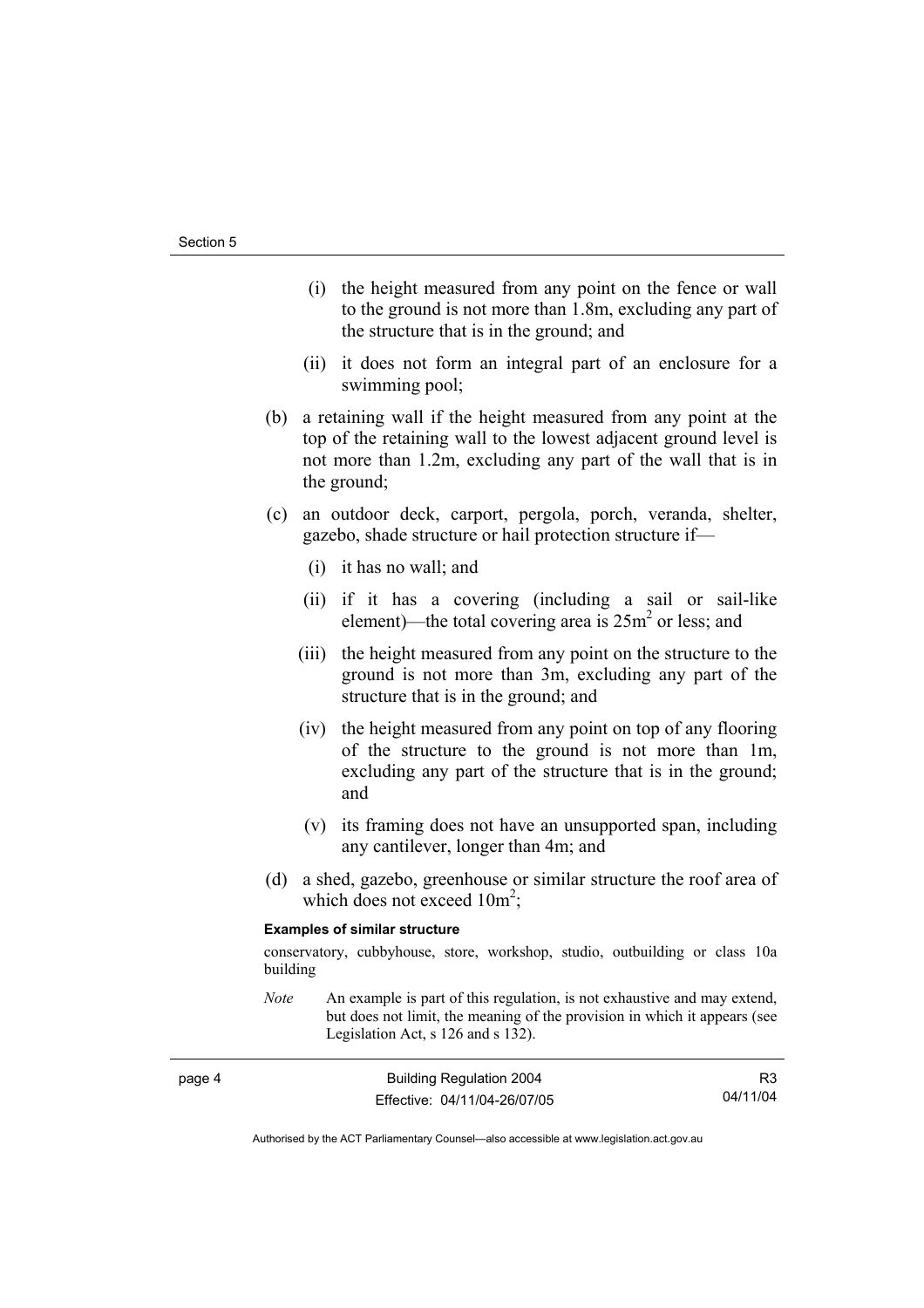- (e) an antenna or aerial assembly, if—
	- (i) the height measured from the highest part of the assembly to the lowest is 5m or less, excluding any part of the assembly that is in the ground or is part of the building the assembly is mounted on; and
	- (ii) the assembly is a class 10b building;
- (f) an artificial pool, other than a bathtub, used, or for use, mainly for swimming, wading or bathing, that cannot hold water to a depth of more than 300mm;
- (g) an internal alteration to a building for which a certificate under the Act, part 5 (Building occupancy) has been issued, if the alteration does not change the classification of the building;
- (h) an outdoor pond if—
	- (i) it is not used, or for use, mainly for swimming, wading or bathing; and
	- (ii) the height measured from any point on the wall of the pond to the lowest point on the base of the pond is not more than 1.2m, excluding any part of the wall that is in the ground;
- (i) a structure (for example, a barbeque or letterbox) if—
- (i) it has a plan area not exceeding  $2m^2$ ; and
	- (ii) the height measured from any point on the structure to the ground is not more than 1.8m, excluding any part of it that is in the ground;
	- (j) a water tank if—
		- (i) it has a capacity not exceeding 17kL; and
		- (ii) the height measured from any point on the tank to the ground is not more than 2.4m, excluding any part of the tank that is in the ground;

| R3       | <b>Building Regulation 2004</b> | page 5 |
|----------|---------------------------------|--------|
| 04/11/04 | Effective: 04/11/04-26/07/05    |        |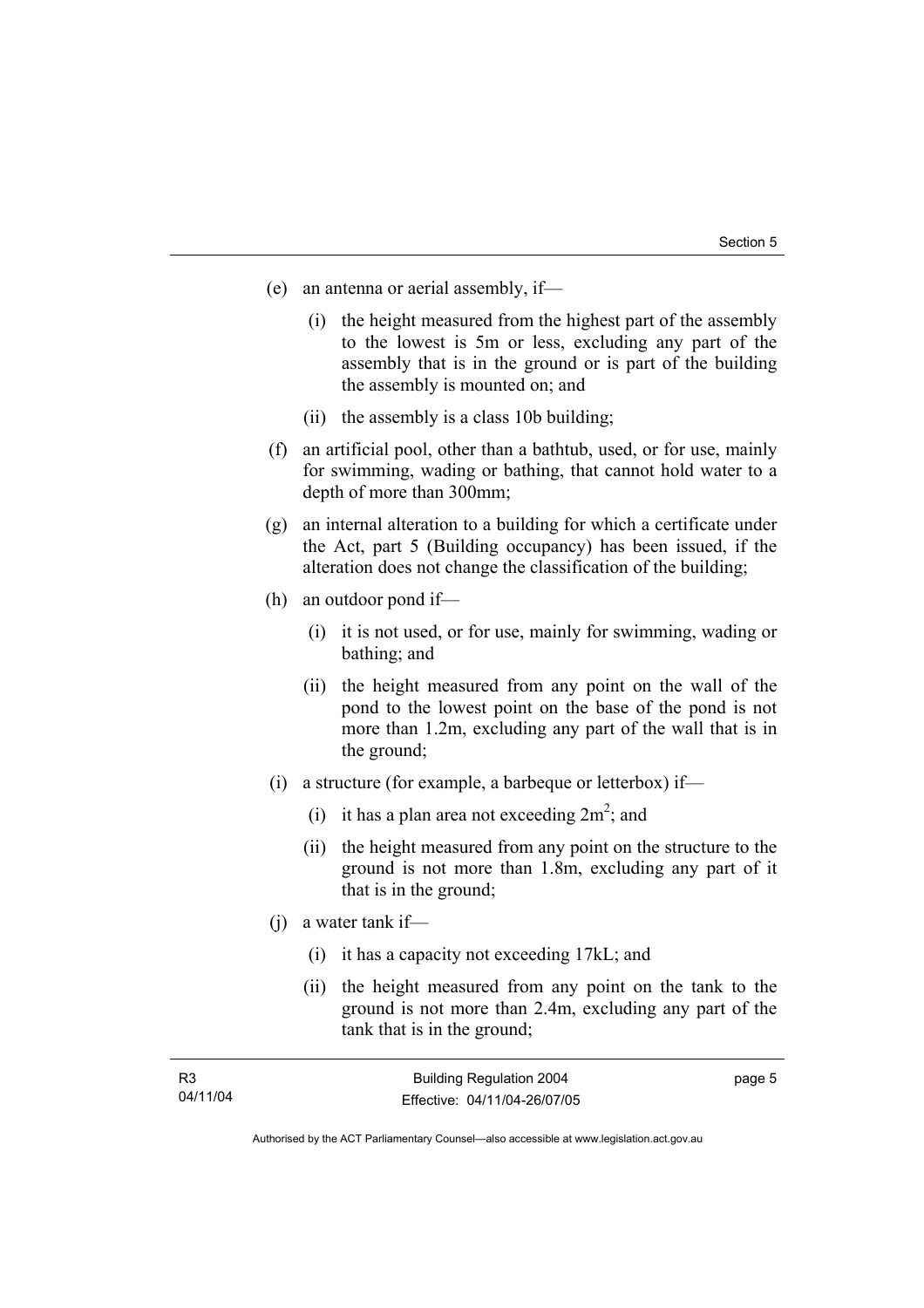- (k) an amusement ride, device to which AS 3533 applies or a portable building or structure, including a tent, marquee, stall or booth, erected at a place if—
	- (i) the building or structure is erected and used only in accordance with any applicable provision of AS 3533; and
	- (ii) if the building code applies to the building—the building or structure is a class 6, class 7 or class 10a building; and
	- (iii) the building or structure is not intended to be, and has not been, at the place for longer than 2 months.
- (2) Subsection (1) does not apply if—
	- (a) the building work in relation to the exempt building affects—
		- (i) the structural sufficiency, soundness or stability of part of a building for which a certificate under the Act, part 5 (Building occupancy) has been issued; or
		- (ii) a fire-rated wall, ceiling or floor; or
		- (iii) a ventilation or air-handling system, fire protection system or other mechanical service; or
		- (iv) a fire-escape, emergency lift, stairway, exit or passageway to an exit; or
	- (b) the building proposed to be built adversely affects the provision of natural light or ventilation to a building for which a certificate under the Act, part 5 has been issued.
- (3) In this section:

*assembly*, in relation to an antenna or aerial, means the antenna or aerial and its mast, tower and footing.

### **6 Buildings to which Act does not apply—Act, s 13 (2)**

(1) The Act does not apply to the following buildings:

| ٠ |  |
|---|--|
|---|--|

R3 04/11/04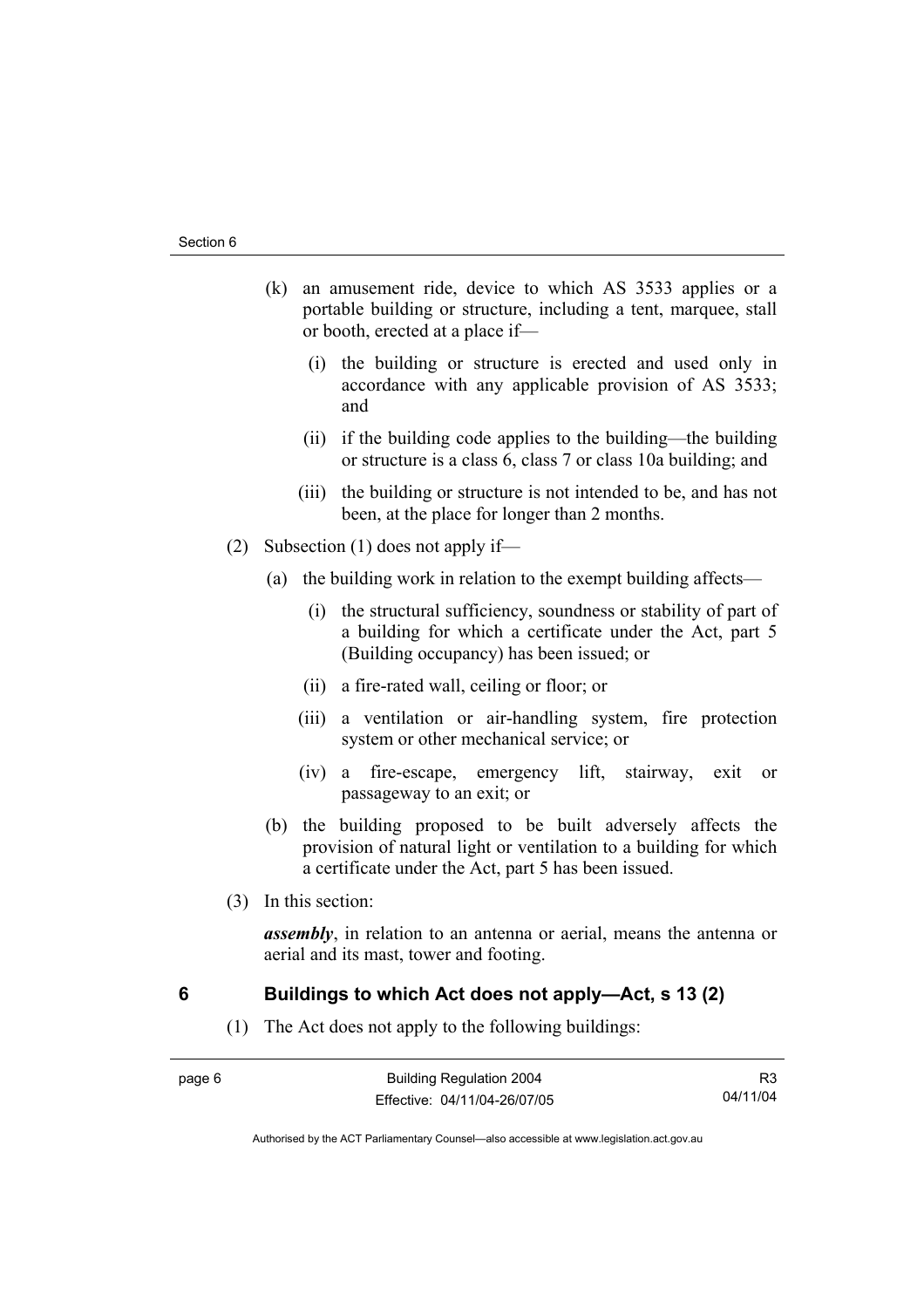- (a) bridges;
- (b) dams;
- (c) retaining walls associated with bridges, dams or roads;
- (d) stiles;
- (e) mesh fences less than 3m high measured from the top of the fence to the ground, excluding any part of the fence that is in the ground;
- (f) prefabricated bus shelters;
- (g) prefabricated playground equipment;
- (h) road signs;
- (i) electricity network distribution equipment;
- (j) reservoirs that are not part of an on-site stormwater detention system;
- (k) aqueducts;
- (l) water and sewage treatment works;
- (m) stormwater outfalls.
- (2) The Act does not apply to poles and masts owned by—
	- (a) the Territory; or
	- (b) the Commonwealth; or
	- (c) a territory authority; or
	- (d) a body established under a Commonwealth law; or
	- (e) the provider of an electricity supply or telephone service.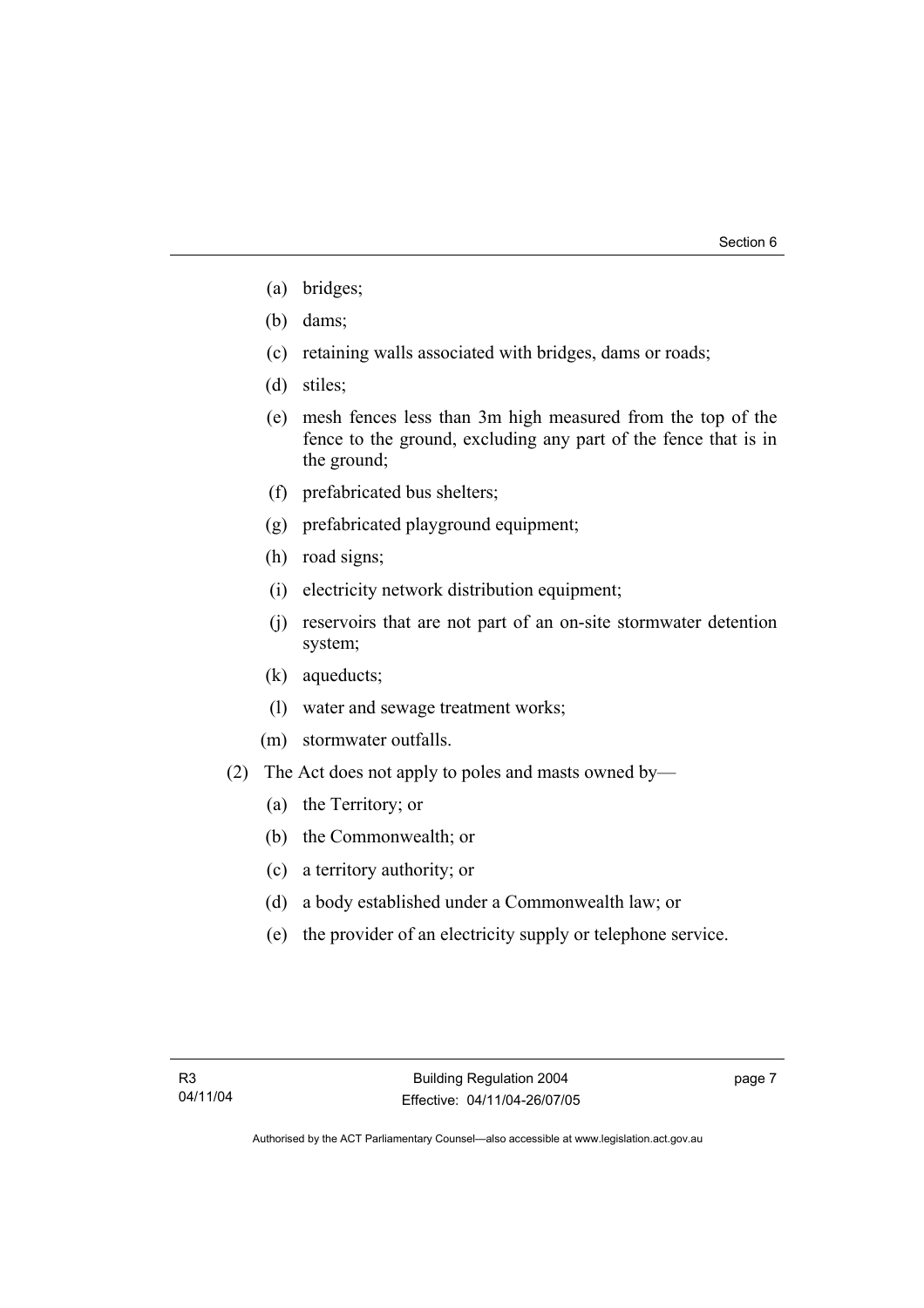### **7 Exempt building work—Act, s 15 (b) and s 83 (b)**

 (1) The installation, alteration or removal of the following is exempt building work for part 3 (Building work) and part 6 (Residential buildings—statutory warranties, insurance and fidelity certificates):

- (a) an externally mounted photovoltaic panel or solar water heater for a class 1 or class 10a building, if the building work—
	- (i) does not involve any alteration that would affect the structural sufficiency or stability of the building; and
	- (ii) does not affect the building complying with the building code;
- (b) an externally mounted airconditioning unit for a class 1 or class 10a building, if—
	- (i) the building work does not involve any alteration that would affect the structural sufficiency or stability of the building; and
	- (ii) the building work does not affect the building complying with the building code; and
	- (iii) the unit is not the main source of ventilation—
		- (A) if the unit is installed for a particular room—for the room; or
		- (B) if the unit is installed for a building—for that building.
- *Note* The building code includes standards for load bearing and waterproofing.
- (2) In this section:

*solar water heater*, for a building, means a solar water panel designed to be mounted externally, together with any hot-water tank that holds water heated by the panel.

R3 04/11/04

Authorised by the ACT Parliamentary Counsel—also accessible at www.legislation.act.gov.au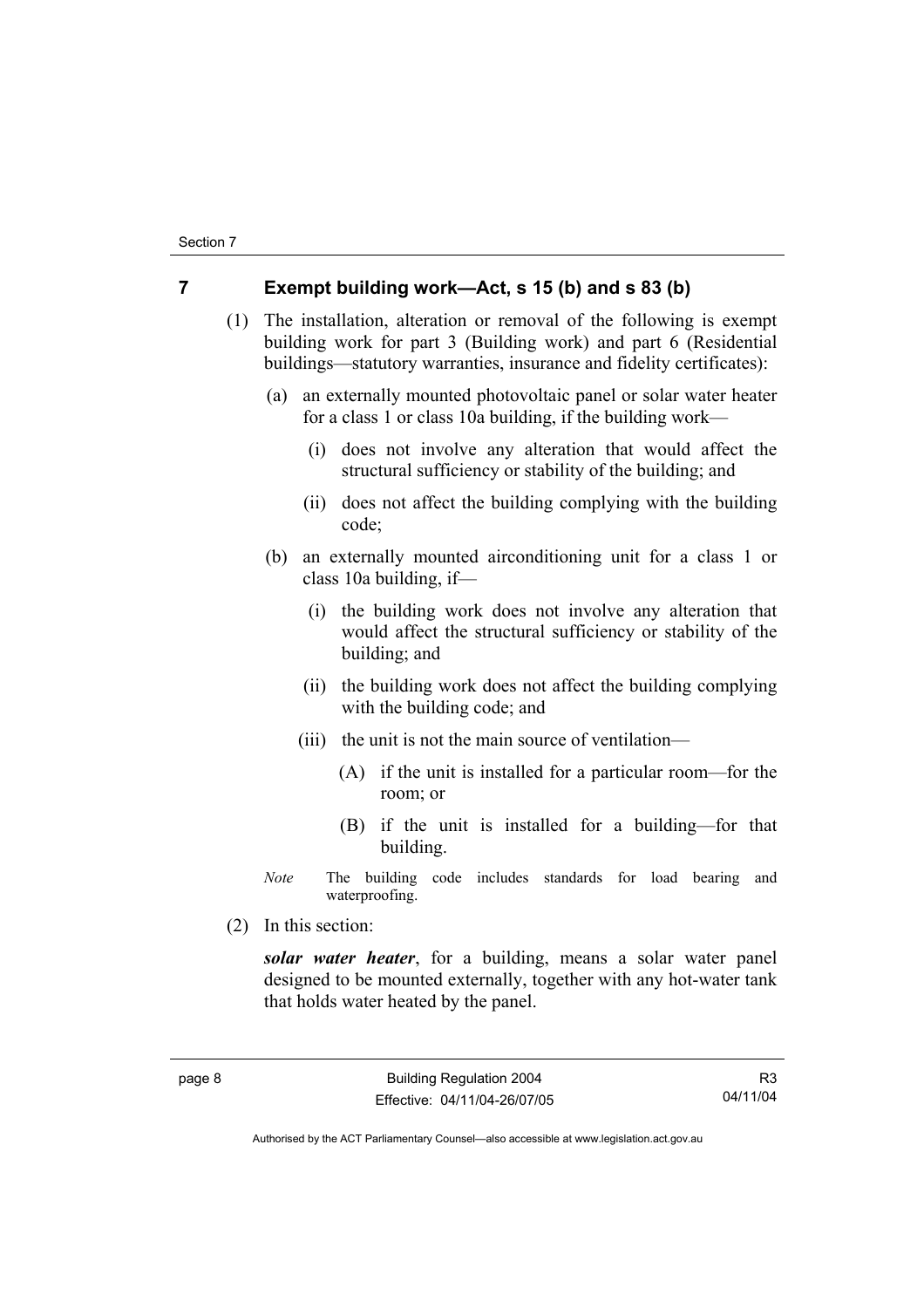### **8 Criteria for appointment of government certifier—Act, s 20 (4)**

The criteria for the appointment of a government certifier for building work are—

- (a) a building approval for the work is in force; and
- (b) a licensed builder has started the work; and
- (c) the owner of the land where the work is being carried out cannot, after making reasonable efforts, appoint a certifier for the work.

### **9 Copies of plans for building approval applications—Act, s 26 (2) (a)**

The prescribed number of copies is 3.

### **10 General requirements for building approval applications—Act, s 26 (3)**

- (1) The following requirements are prescribed for an application:
	- (a) the application must contain an estimate of the cost of the building work calculated in accordance with a method determined in writing by the construction occupations registrar;
	- (b) if building work is proposed to be carried out at or near a street or place that is open to or used by the public—an application must contain details of the precautions proposed to be taken to protect the safety of people using the street or place when the building work is to be carried out;
	- (c) the application must state the area of the parcel of land.
- (2) A determination under subsection (1) (a) is a notifiable instrument.

*Note* A notifiable instrument must be notified under the Legislation Act.

page 9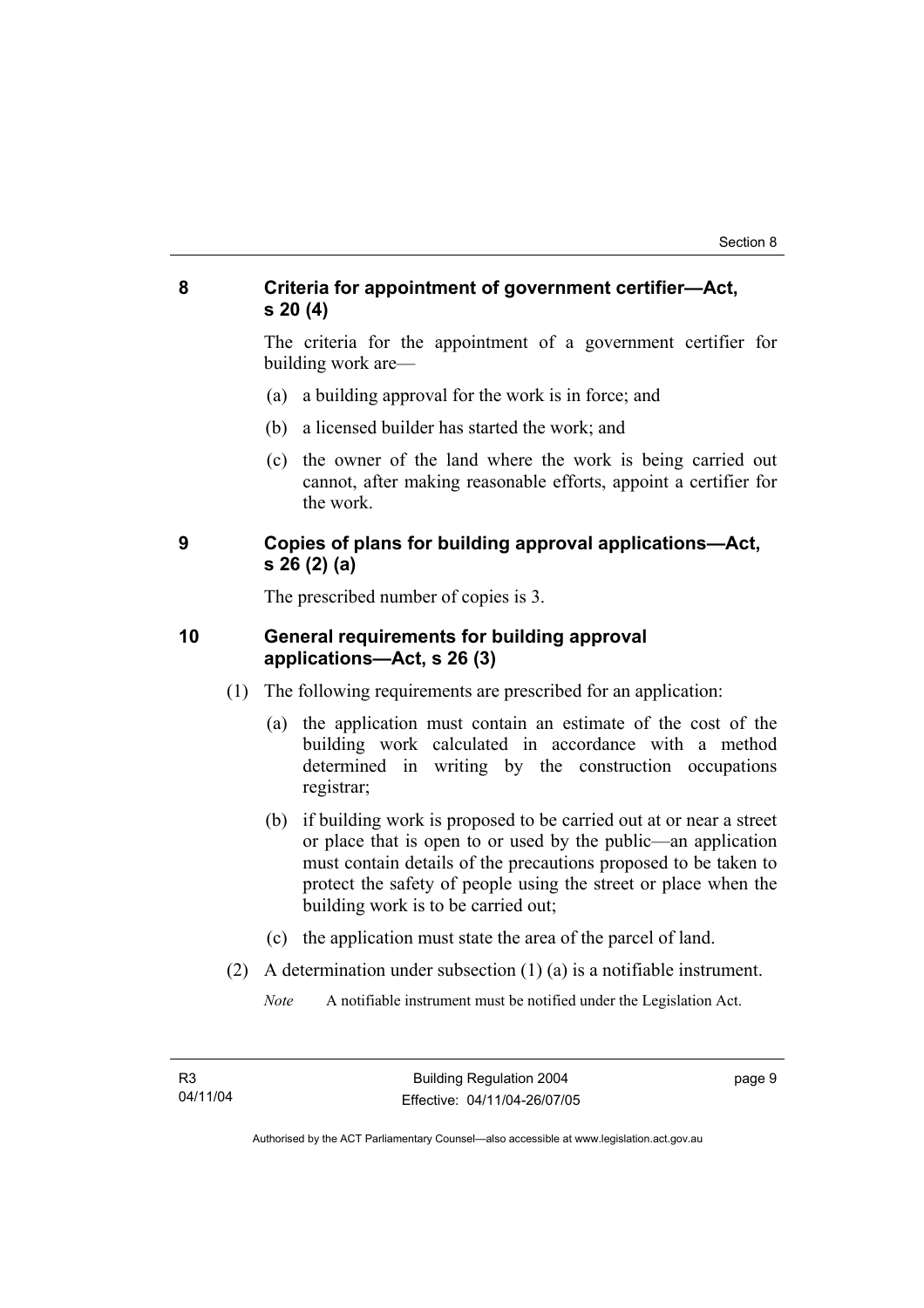### **11 Building approval for building erection or alteration—Act, s 26 (3)**

- (1) For an application in relation to building work that involves the erection or alteration of a building, the following information must be included in the application and plans accompanying the application:
	- (a) the class of the building according to the intended use of the building as proposed to be erected or altered;
	- (b) what fire-resisting construction type (under the building code) the building as proposed to be erected or altered will be, if applicable to the building;
	- *Note* Fire-resisting construction type may not be applicable if an alternative solution under the building code is used.
	- (c) for an application that relates to the erection or alteration of a class 1 or class 10a building—the site classification of the parcel of land in accordance with the classification provided by the building code;
	- (d) for an application that relates to the alteration of a building—
		- (i) the class and type of fire-resisting construction of the existing building classified under the building code; and
		- (ii) the materials used in the existing building;
	- (e) the number of storeys of the building as proposed to be erected or altered;
	- (f) the number of new dwellings (if any) created by the building work;
	- (g) the floor area of the proposed building or proposed new part of the building;
	- (h) the materials to be used in the frame, floor, walls and roof of the proposed building or proposed new part of the building;

R3 04/11/04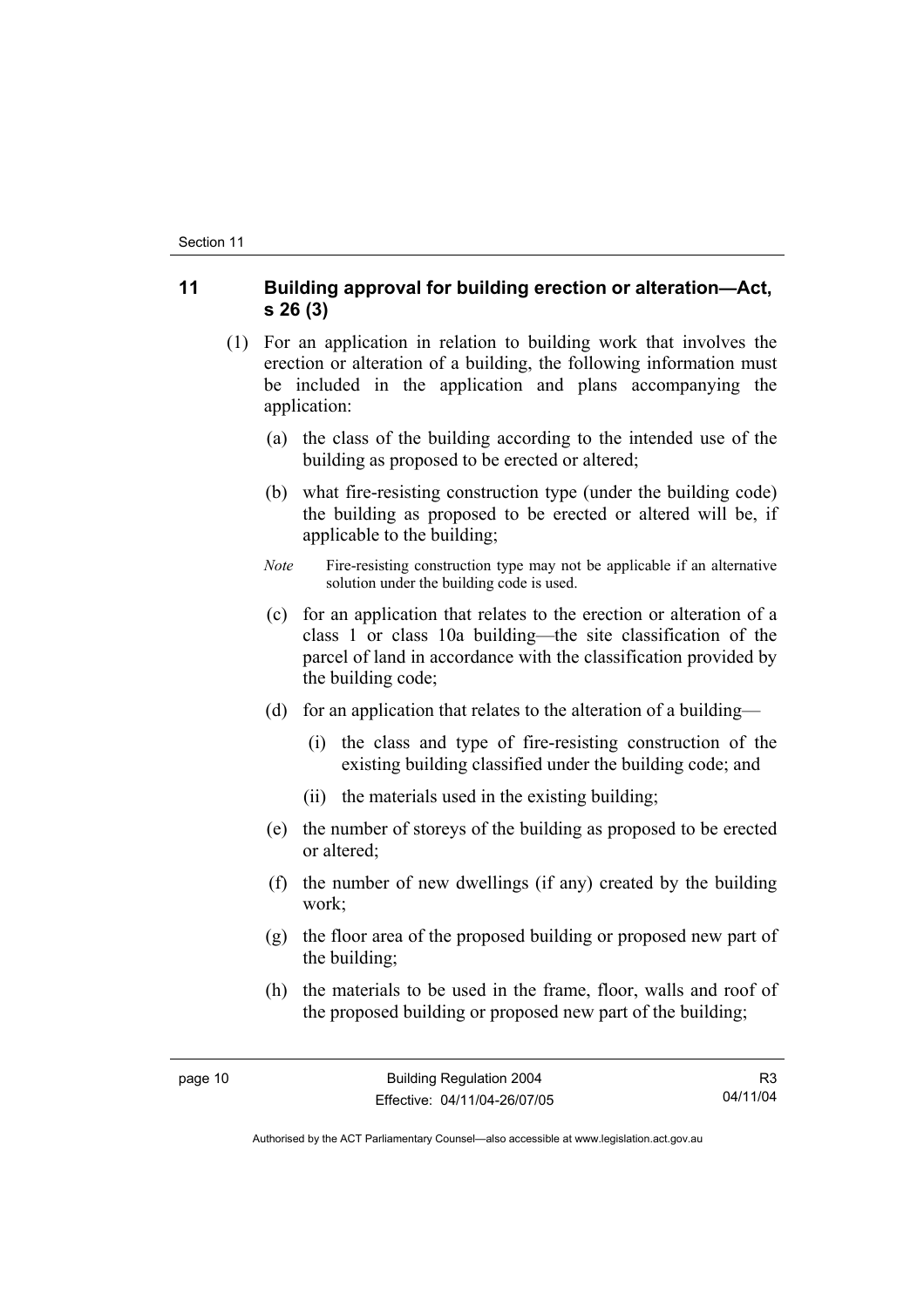- (i) if a performance requirement of the building code is to be complied with by use of an alternative solution under the code—
	- (i) the performance requirement; and
	- (ii) the alternative solution; and
	- (iii) each assessment method used to show that the alternative solution complies with the performance requirement;
- (j) if the building code does not state a standard of work in relation to any part of the proposed building work and it is intended to carry out that part of the proposed building work in accordance with a standard of work stated in another document—
	- (i) the nature of the proposed building work; and
	- (ii) the title of the document; and
	- (iii) each assessment method used to show that the proposed building work complies with the standard of work stated in the document.
- (2) In this section:

*assessment method*—see the building code.

*performance requirement*—see the building code.

### **12 Building approval for removal or demolition of buildings—Act, s 26 (3)**

For an application in relation to building work that involves the removal or demolition of a building, the following information must be included in the application and plan accompanying the application: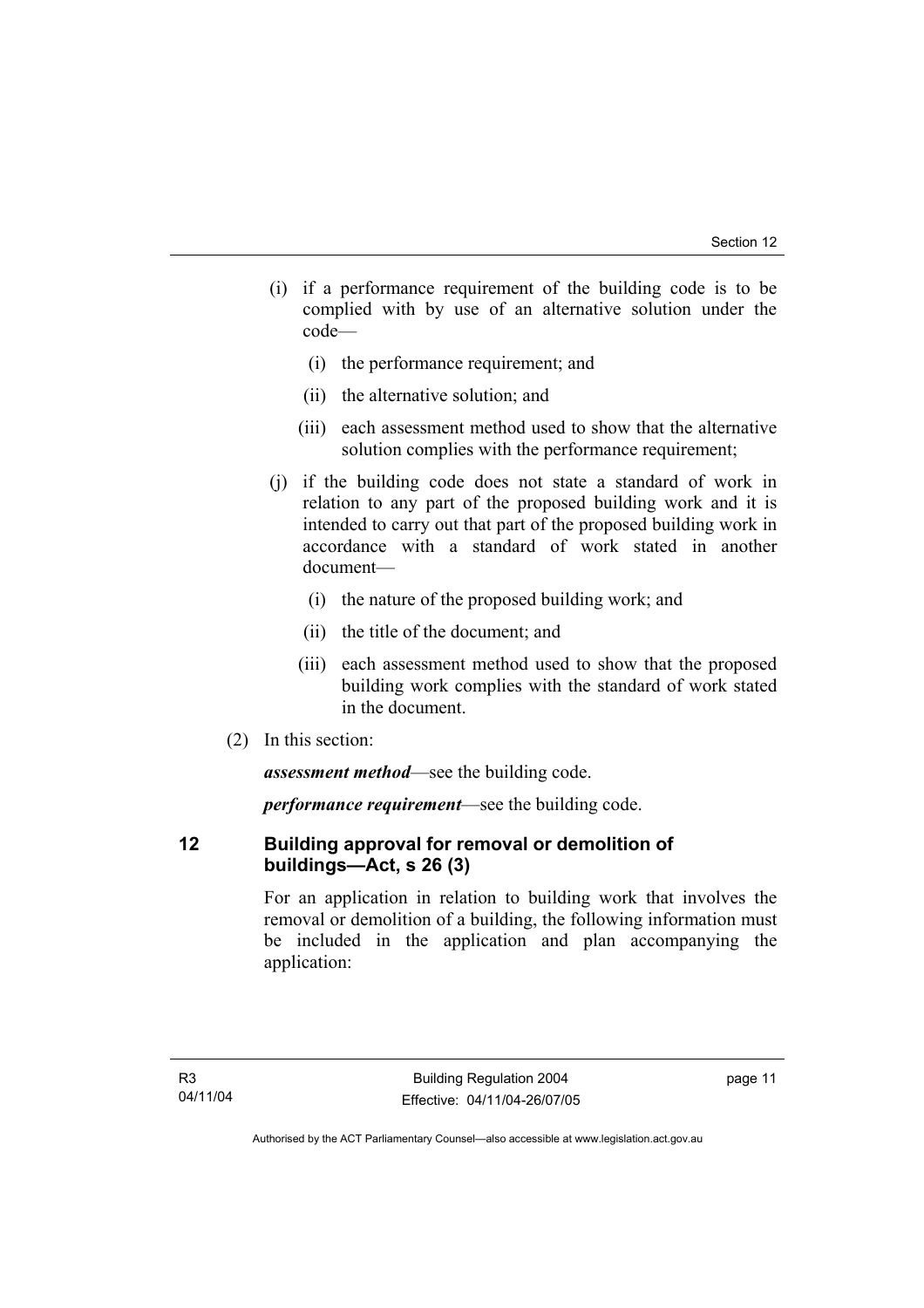- (a) details of the methods to be used in the execution of the building work including a work plan stated or set out in AS 2601 as in force on the commencement of this section;
- (b) the number of dwellings demolished (if any).

### **12A Building approval for asbestos removal—Act, s 26 (3)**

- (1) For an application in relation to building work that involves the removal of stable asbestos cement sheeting from a residential building, the application must describe the method proposed to be used to remove the sheeting from the building.
- (2) For an application in relation to building work that involves the removal of asbestos (other than stable asbestos cement sheeting) from a residential building, the following information must be included:
	- (a) the method proposed to be used to remove the asbestos;
	- (b) the approximate quantity and kind of asbestos to be removed;
	- (c) the equipment proposed to be used to remove the asbestos, including any personal protective equipment;
	- (d) details of a program (prepared in accordance with the building code) for monitoring airborne asbestos.
- (3) This section expires on 1 September 2006.

### **13 General requirements for plans—Act, s 27 (1) (a)**

- (1) The plans must—
	- (a) be drawn in accordance with AS 1100 as in force on the commencement of this section, unless—
		- (i) the plans were drawn before the commencement of the standard; or

R3 04/11/04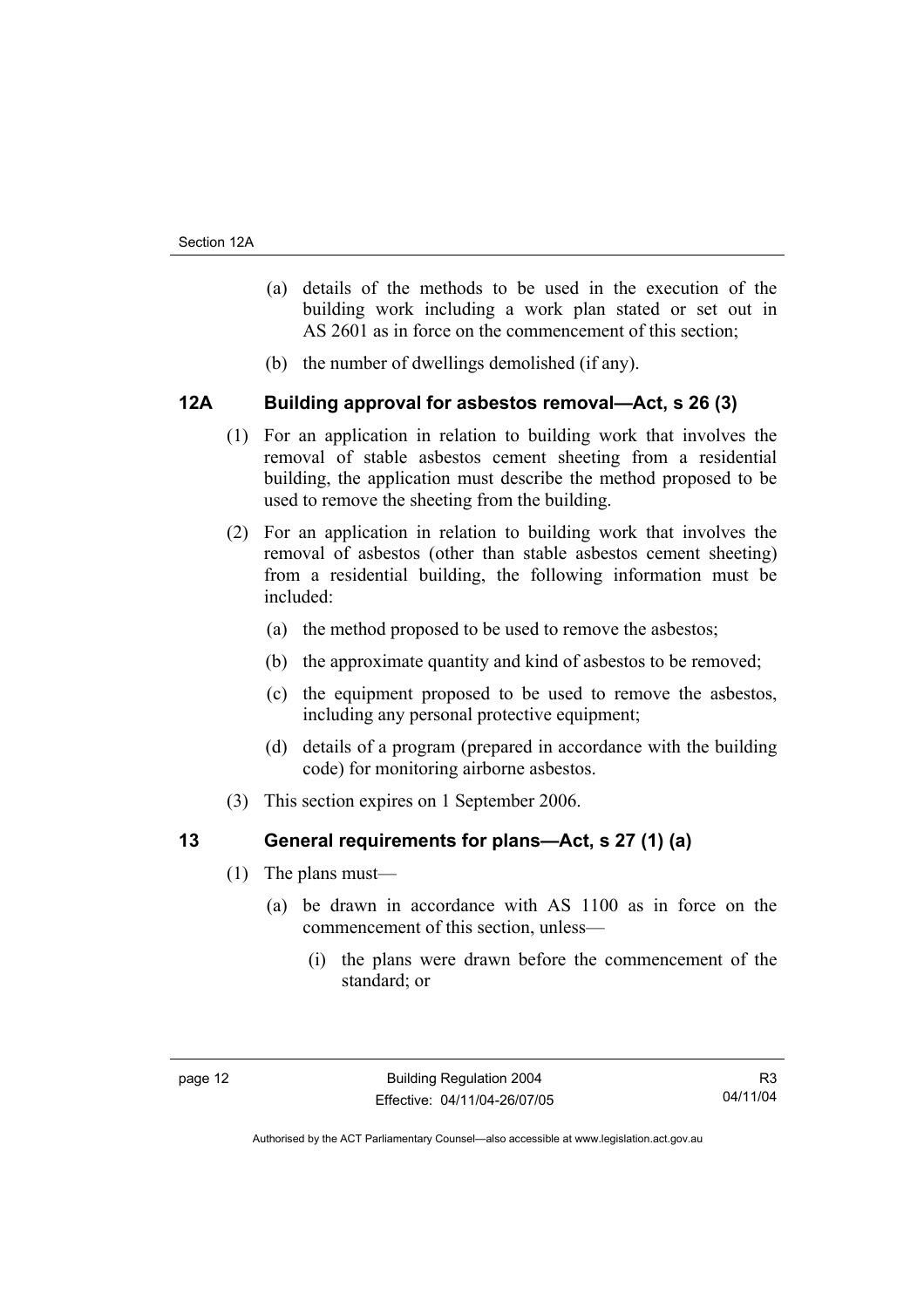- (ii) the plans complied with the standard at the time they were drawn; and
- (b) show any area marked on a certificate of title or deposited plan as an easement; and
- (c) if the building work to which the plan relates will require the connection of a pipe to, or alteration of the connection of a pipe to the sewerage system—show any point of connection of a pipe on the parcel of land to the sewerage system; and
- (d) if the building work to which the plan relates will require the connection of a pipe to, or alteration of the connection of a pipe to a water main—show any point of connection of a pipe on the parcel of land to the water main; and
- (e) if the building work to which the plan relates will require the connection of a pipe to, or alteration of the connection of a pipe to a stormwater drain—show any point of connection of a pipe on the parcel of land to the stormwater system; and
- (f) if the building work to which the plan relates will, when finished, alter the surface stormwater drainage on parcel of land where the work is to be done—show the proposed surface stormwater drainage on the parcel at the completion of the work; and
- (g) include a site plan on a scale of not less than 1:200 showing the block, section, boundaries and dimensions of the parcel of land.
- (2) In this section:

*Australian Standard 1100* includes AS/NZS 1100.501:2002.

*easement*—see the Act, section 52.

*stormwater system* means a system of pipes, gutters, drains, floodways and channels that are designed to collect or carry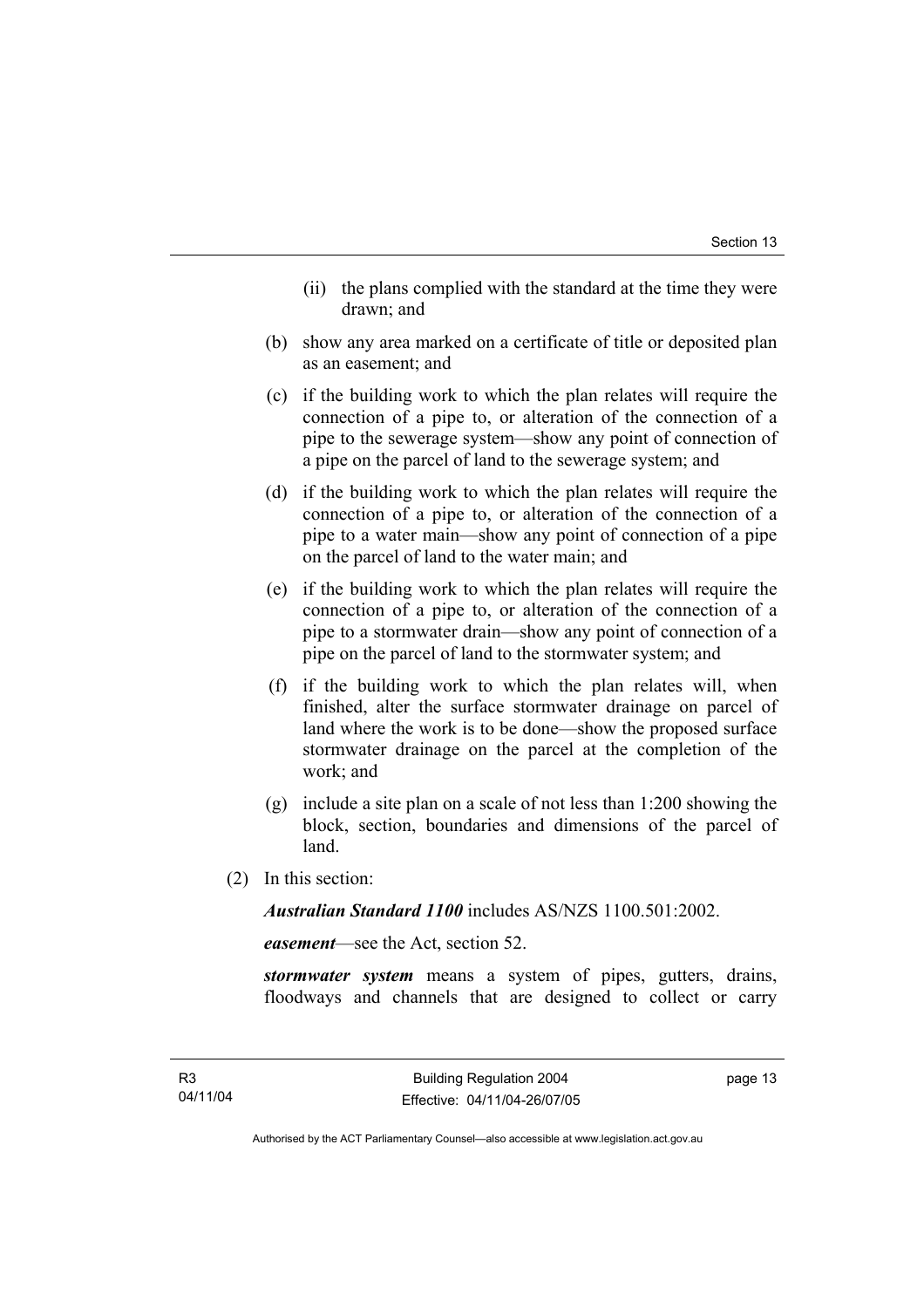stormwater in or through an urban area, other than for a single parcel of land.

*utility service*—see the *Utilities Act 2000*, dictionary.

*water main* means a conduit or pipeline—

- (a) owned, controlled or maintained by a utility service; and
- (b) designed to carry drinking water supplied by the service.

### **14 Requirements for plans for alteration or erection of building—Act, s 27 (1) (a)**

- (1) For plans that relate to the erection or alteration of a building, the plans must contain sufficient information about the proposed finished dimensions, arrangement, locations and inherent characteristic of materials making up every element of the proposed building work—
	- (a) to allow a certifier to work out if a building erected or altered in accordance with the plan would contravene the Act; and
	- (b) to allow a competent builder to carry out the building work in accordance with the plans and the Act; and
	- (c) to allow a certifier to work out if the building work, if carried out, complies with the plan and the Act.
- (2) The information included on the plans under subsection (1)—
	- (a) must be consistent with AS 1100 (which is about technical drawing); and
	- (b) must be apparent from reading the drawing, rather than having to take measurements from the drawing.
- (3) Plans are taken to satisfy subsection (1) to the extent that they contain the following information:
	- (a) the extent, overall dimensions and main construction material of a wall, partition, floor or roof if—

R3 04/11/04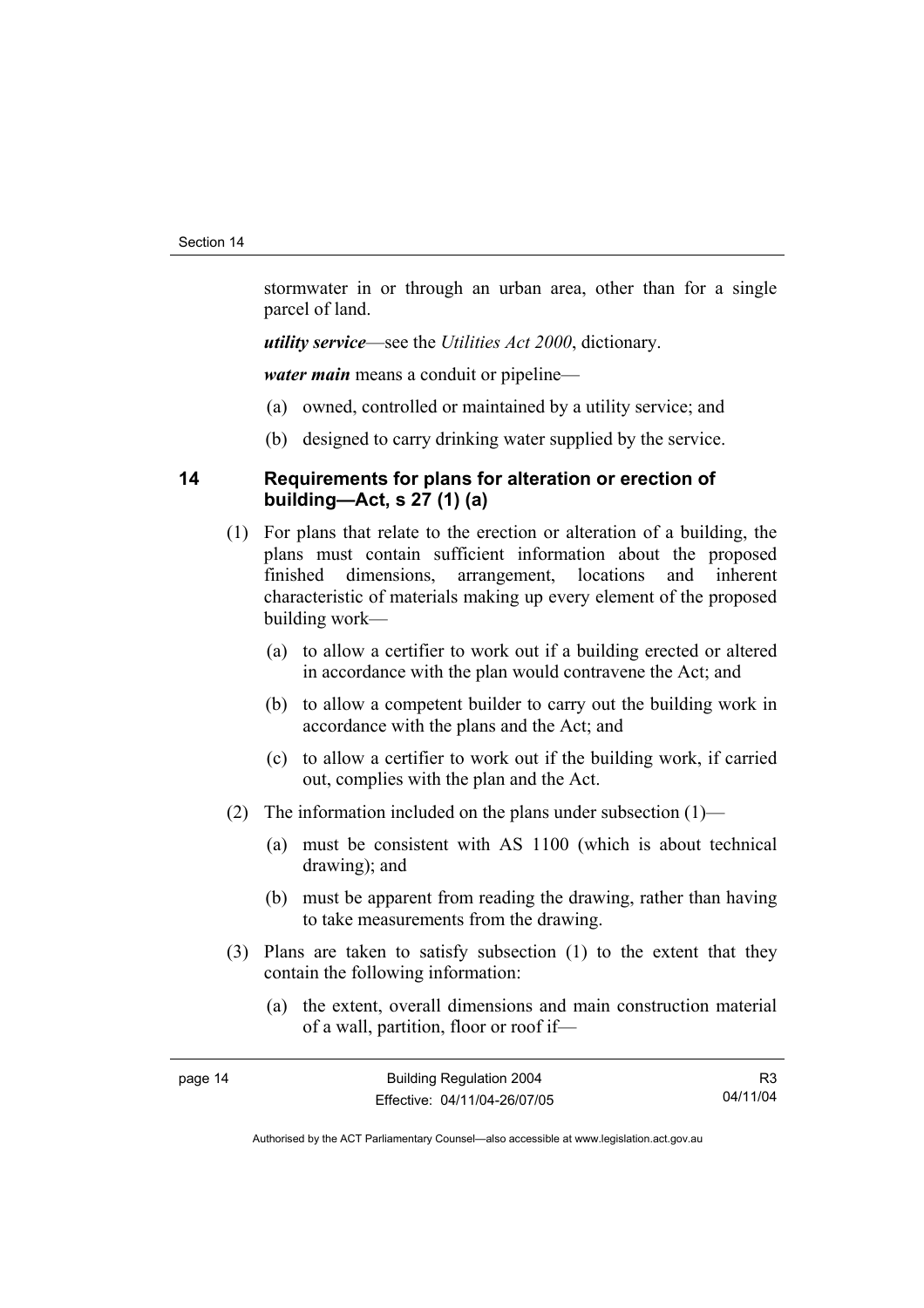- (i) AS 1684 or AS 3623 applies to the framing for the wall, partition, floor or roof; or
- (ii) the framing is of the same scale and kind of arrangement as the framing to which those standards apply;
- (b) the location, overall dimensions and description or name of the proprietary product that is sufficient to identify a truss product type for mass-produced proprietary trusses if—
	- (i) the manufacturer publishes a written span table that states the spanning capability of the truss; and
	- (ii) the table applies directly to a truss and its span stated in the plan;
- (c) for masonry work to which AS 3700 applies—the overall extent and dimensions of the masonry work and structural details of reinforcement (if any);
- (d) for concrete work to which AS 2870 (which is about slabs and footings) applies—the overall extent and dimensions of the concrete work and structural details of reinforcement (if any).

#### **Example of same scale and kind of arrangement for par (a) (ii)**

AS 1684 applies to houses only. However, under par (a) (ii), it can be used for a fit-out that has the same proportions as a house or for part of a building with the same loads and requirements as a house.

- *Note* An example is part of the regulation, is not exhaustive and may extend, but does not limit, the meaning of the provision in which it appears (see Legislation Act, s 126 and s 132).
- (4) The plans may contain other information.

### **14A Requirements for plans for asbestos removal—Act, s 27 (1) (a)**

 (1) Plans that accompany an application that relates to building work involving the removal of stable asbestos cement sheeting must show the location of the sheeting.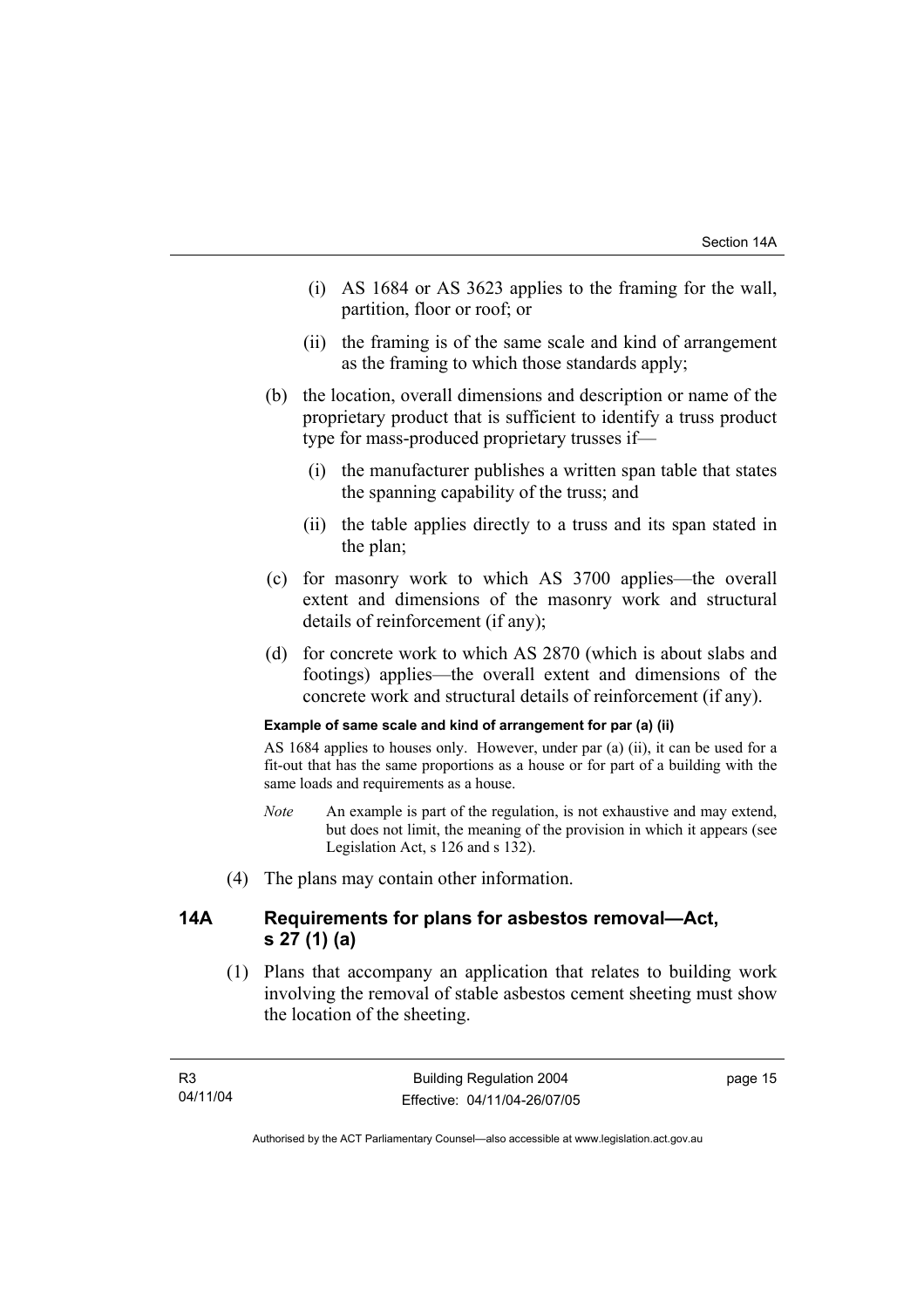- (2) Plans that accompany an application that relates to building work involving the removal of asbestos (other than stable asbestos cement sheeting) from a residential building must include the following information:
	- (a) the location of the asbestos proposed to be removed;
	- (b) the boundary of the area where people removing the asbestos will be working;
	- (c) if asbestos removed from the building is to be stored on the parcel of land where the building is—where the asbestos is to be stored;
	- (d) if a decontamination facility, air filter or air supply equipment is proposed to be used during the building work on the parcel of land—where each is located.
- (3) In this section:

*air filter—*see the building code.

*air supply equipment—*see the building code.

*decontamination facility—*see the building code.

(4) This section expires on 1 September 2006.

### **15 Consultation and consent—Act, s 27 (1) (b)**

- (1) The following consultations must take place or consents or approvals be obtained in relation to proposed building work:
	- (a) any consent or approval required under a territory law in relation to the work;
	- (b) if the work is, or forms part of, a development requiring approval under the Land Act, part 6.2—approval of the development;

R3 04/11/04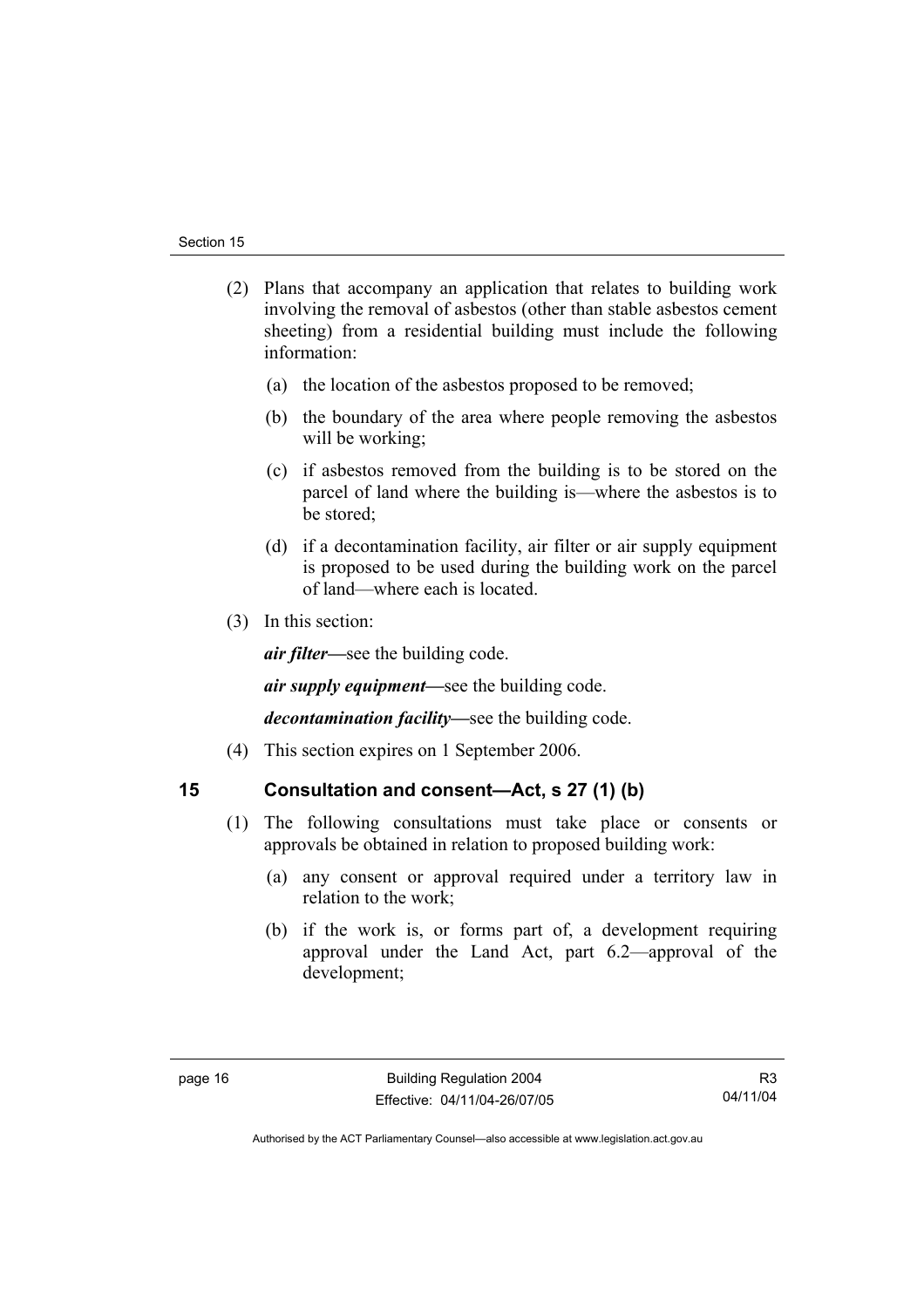$17$ 

- (c) if the approval mentioned in paragraph (b) contains conditions precedent to starting the building work—compliance with those conditions;
- (d) if the parcel of land is in a designated area—approval under the *Australian Capital Territory (Planning and Land Management) Act 1988* (Cwlth), section 12;
- (e) if the work involves the erection or alteration of a lift—a permit under the *Scaffolding and Lifts Regulation 1950*, section 17;
- (f) consultation with ACTEW Corporation Limited in relation to—
	- (i) the demolition of any building to which electricity, water or sewerage services are supplied or to which an electricity or water meter is connected; and
	- (ii) any encroachment of the proposed building or proposed new part of the building onto an easement; and
	- (iii) the disposal of any non-domestic waste into the sewerage system;
- (g) consultation with the chief officer (fire brigade) or chief officer (rural fire service) in relation to—
	- (i) any use of an alternative solution in relation to a provision of the building code which deals with fire protection; and
	- (ii) any proposed building, or proposed new part of a building with a floor area exceeding  $500m^2$  that is not a class 1 or class 10 building;
- (h) consultation with the chief executive responsible for urban services in relation to—
	- (i) procedures to be used in the demolition of any building of class 2, class 3, class 4, class 5, class 6, class 7, class 8 or class 9; and

| R3       | <b>Building Regulation 2004</b> | page |
|----------|---------------------------------|------|
| 04/11/04 | Effective: 04/11/04-26/07/05    |      |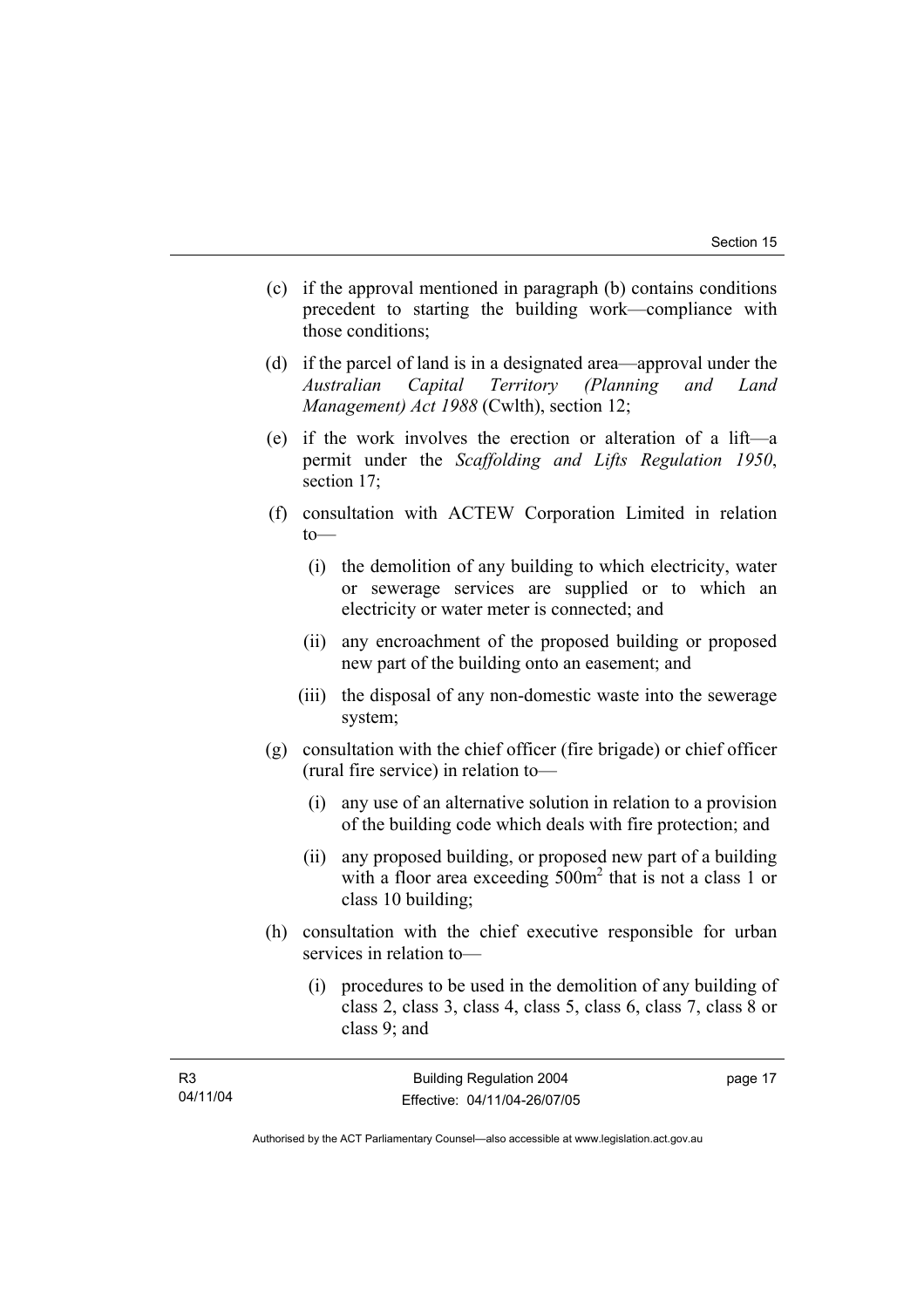- (ii) any waste management plan provided in the application;
- (i) if it is proposed that the new building or new part of the building is to be used for the sale or supply of liquor consultation with the registrar of liquor licences in relation to occupancy loading and kitchen, bar and toilet facilities;
- (j) consultation with the chief health officer in relation to the application of any health law to the proposed new building or new part of the building;
- (k) consultation with the environment protection authority if—
	- (i) it is proposed that the new building or new part of the building is to be used to conduct a class A or class B activity; or
	- (ii) an accredited code of practice applies to an activity intended to be carried out in the new building or new part of the building.
- (2) It is sufficient compliance with the obligation to consult under subsection (1) (f), (g), (h), (i), (j) or (k) if—
	- (a) notification of the details of an application for a building approval is given to the person with whom consultation is to take place; and
	- (b) 10 working days have elapsed since it has been given.
- (3) In this section:

*accredited code of practice* means a code accredited under the *Environment Protection Act 1997*, section 31 (1).

*class A activity* means an activity listed in the *Environment Protection Act 1997*, schedule 1, section 2.

*class B activity* means an activity listed in the *Environment Protection Act 1997*, schedule 1, section 3.

R3 04/11/04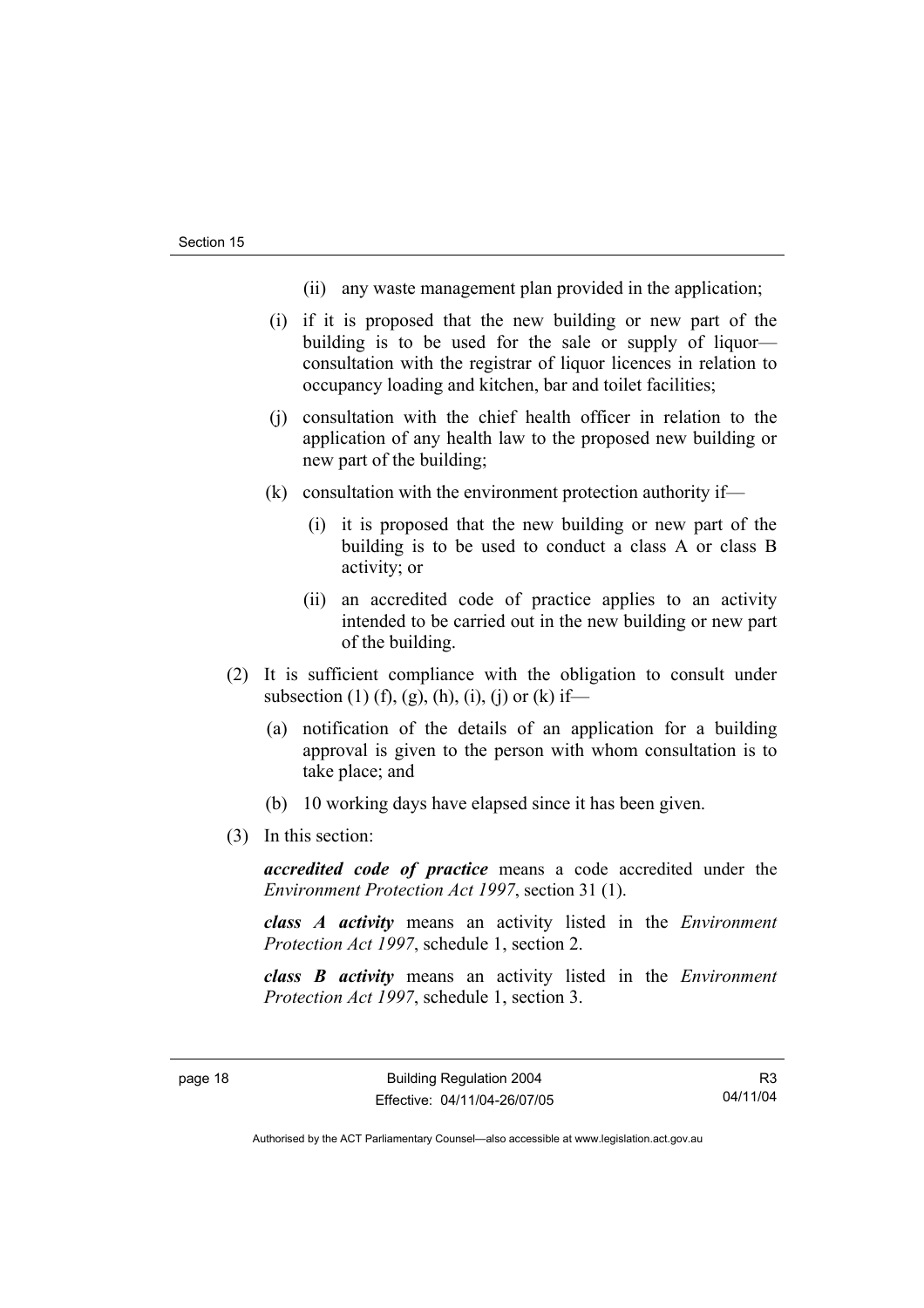*designated area*—see the *Australian Capital Territory (Planning and Land Management) Act 1988* (Cwlth).

*health law* means a territory law that has as 1 of its objects or purposes the protection of public health.

### **16 Substantial alteration—Act, s 29 (2)**

An alteration of a building is a substantial alteration if—

- (a) the aggregate volume of the proposed alteration and any other alteration made to the building during the 3 years immediately before the day the application for building approval of the alteration is made is more than 50% of the volume of the original building; and
- (b) the volume of a building is measured by reference to roof and outer walls.

#### **Example of effect**

- 1 A house is extended by 70%. The whole building must comply with this Act, not just the extension (see par (a)).
- 2 A sunroom is added to a building, adding only 10% to the building. The sunroom must comply with this Act, not the rest of the building (see par (b)).
- 3 Two shops in a mall are to be combined to form a café. The building work involves replacing all the shops' fitout, including all fixtures, the glazed shopfront walling and ceiling and removal of the common wall. In the 3 years immediately before the date the application for building approval is made, other shops in the mall have been altered similarly. The total volume of the refitted shops, with the volume of the café, is more 50% of the volume of the mall. The whole mall must comply with this Act, not just the café.
- 4 A photocopier room is to be added to an office building. In the 3 years immediately before the date the application for building approval is made the building has often had parts of its fitout altered. Open plan cubical work stations were moved, enclosed meeting rooms were converted to open plan cubical workstations, 3 walls of another enclosed office were moved to make a hallway and new enclosed offices were created where open plan cubical workstations originally were.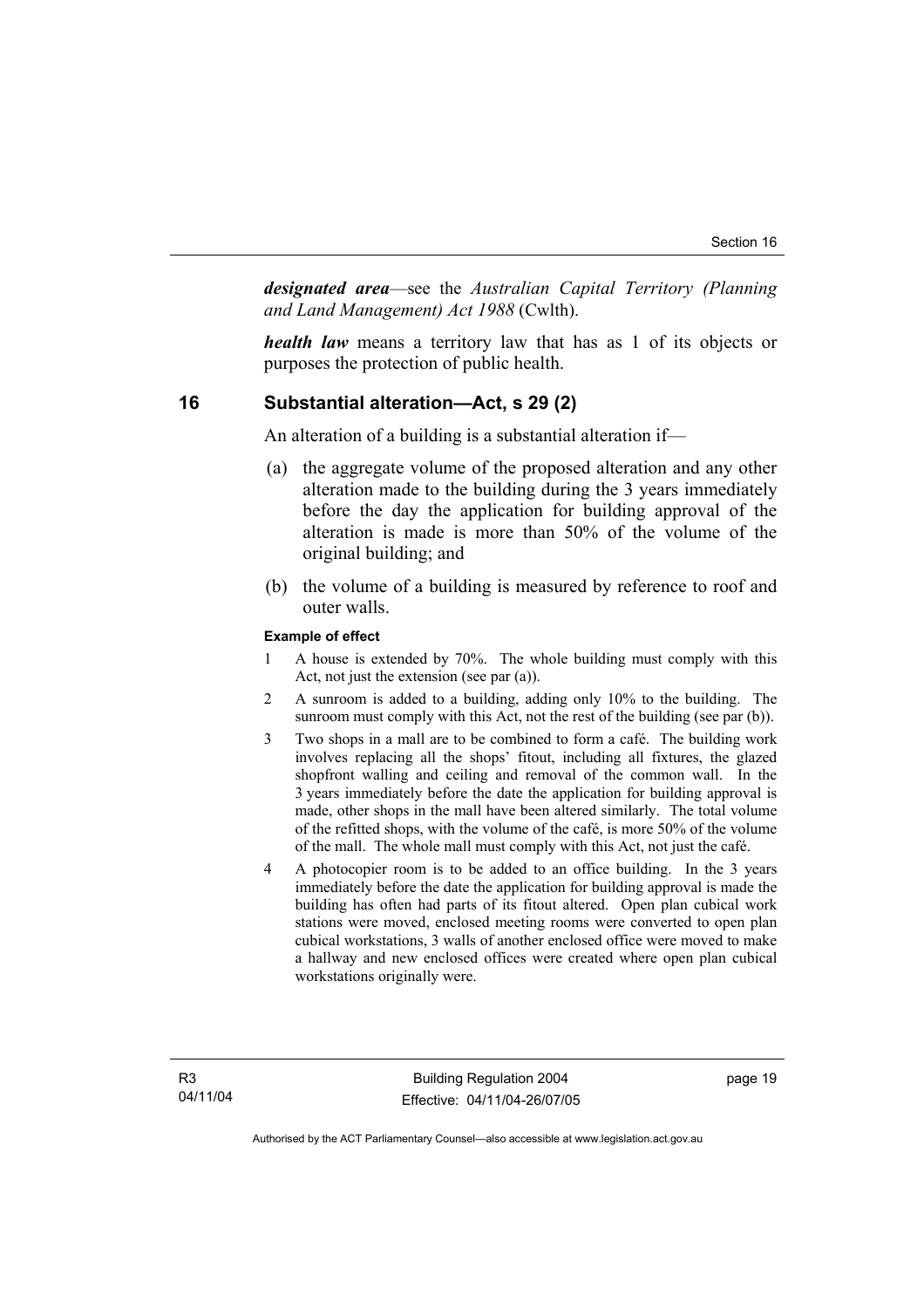- the 1st alterations to the cubical workstations did not involve altering or erecting fixtures, so the alterations do not need to be included when working out the total volume of alterations to the building
- the cubicle work stations erected in place of the enclosed meeting rooms were fixtures, so the volume of each workstation, worked out by multiplying its usable floor area by the height of the floor or roof above, must be included in working out to the total volume of alterations to the building
- the removal of the 3 walls of the enclosed office to make a hallway prevent the room functioning as a room, so the volume of the room must be included in working out the total volume of the alterations to the building
- the walls erected to form a room or substantially enclosed space must be included to work out the total volume of the alterations to the building

However, the total of the volumes of the alterations made to the building, when added to the volume of the proposed photocopier room, amounted to 45% of the building, so only the proposed room has to comply with this Act, not the whole building.

- 5 A building contains a nightclub where a fire sprinkler system was installed 1 year ago. Plans now propose to upgrade the airconditioning system throughout the building. The volume of the sprinkler pipework and proposed airconditioning ducts are included in working out the total volume of alterations to the building, but the volume of the spaces they can sprinkle or ventilate is not included.
- *Note* An example is part of the regulation, is not exhaustive and may extend, but does not limit, the meaning of the provision in which it appears (see Legislation Act, s 126 and s 132).

### **17 Significantly different from plan amendment—Act, s 32 (4)**

- (1) A building built to amended plans (the *new building*) is significantly different from a building built to the unamended plans (the *old building*) if—
	- (a) the floor area, roof area or volume of the new building has increased or decreased by more than 1%; or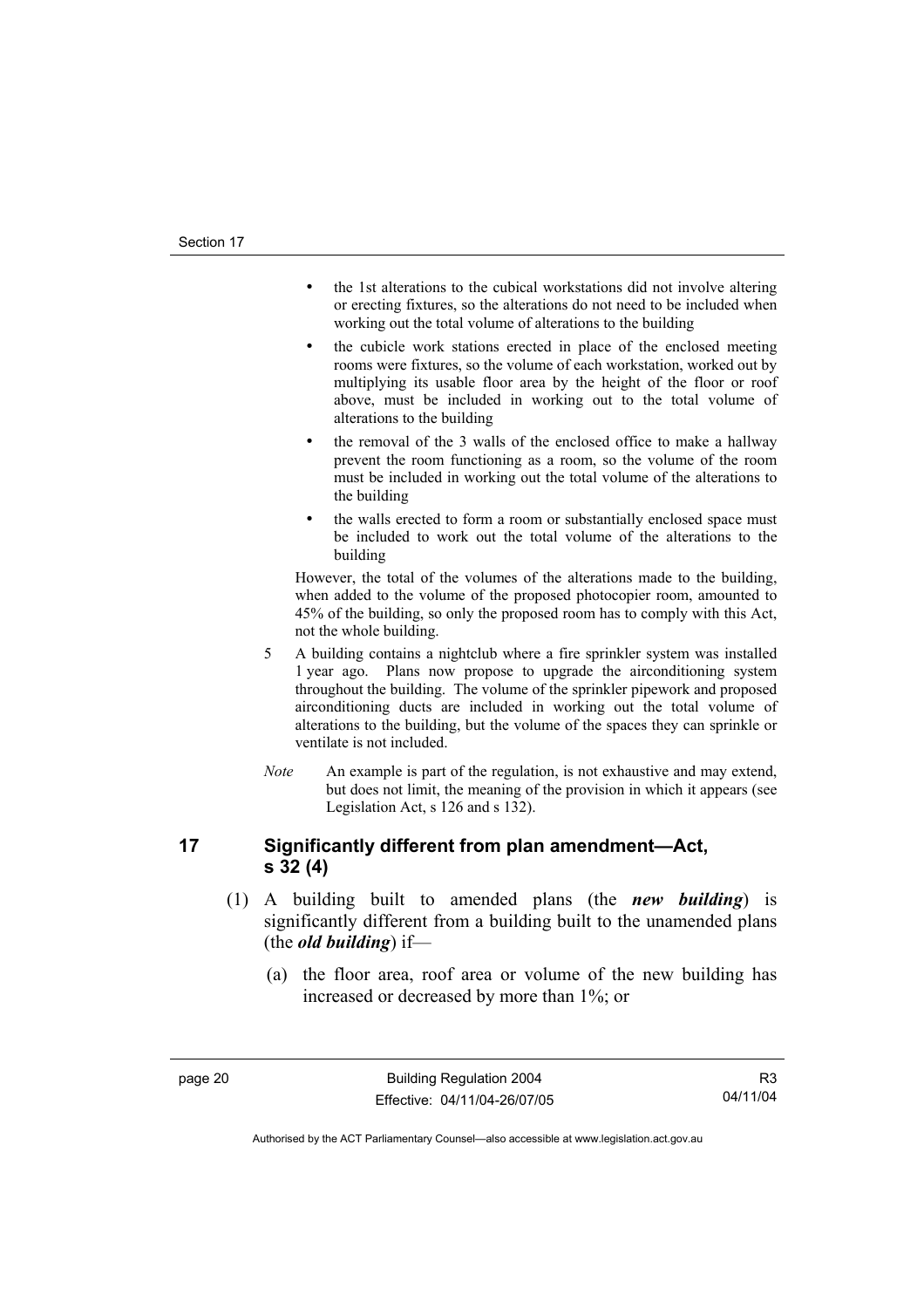- (b) the new building is not same class of building as the old building; or
- (c) if the old building had parts that are not of the same class of building—
	- (i) the position of the parts in the new building has changed; or
	- (ii) the floor area, roof area or volume of the parts in the new building has increased or decreased by more than 1%; or
- (d) any dimension of the perimeter of the new building, including the perimeter of the building's footprint or an elevation, has changed by more than 1%; or
- (e) the type of material to be used in the new building to form a structural element, roof, floor or external wall cladding has changed; or
- (f) the number of storeys or buildings in the new building has changed.

#### **Example of change of dimension**

The height of the building increases from 3m to 3.5m. The change of the dimension is more than 1%.

*Note* An example is part of the regulation, is not exhaustive and may extend, but does not limit, the meaning of the provision in which it appears (see Legislation Act, s 126 and s 132).

### **18 Considerations about whether work done in proper way— Act, s 42 (2)**

In deciding whether building work has been done in a proper way, the following considerations must be taken into account:

 (a) whether the work uses a product or system in accordance with any accessible instructions, directions, guidelines or suggestions of the maker or seller of the product or system;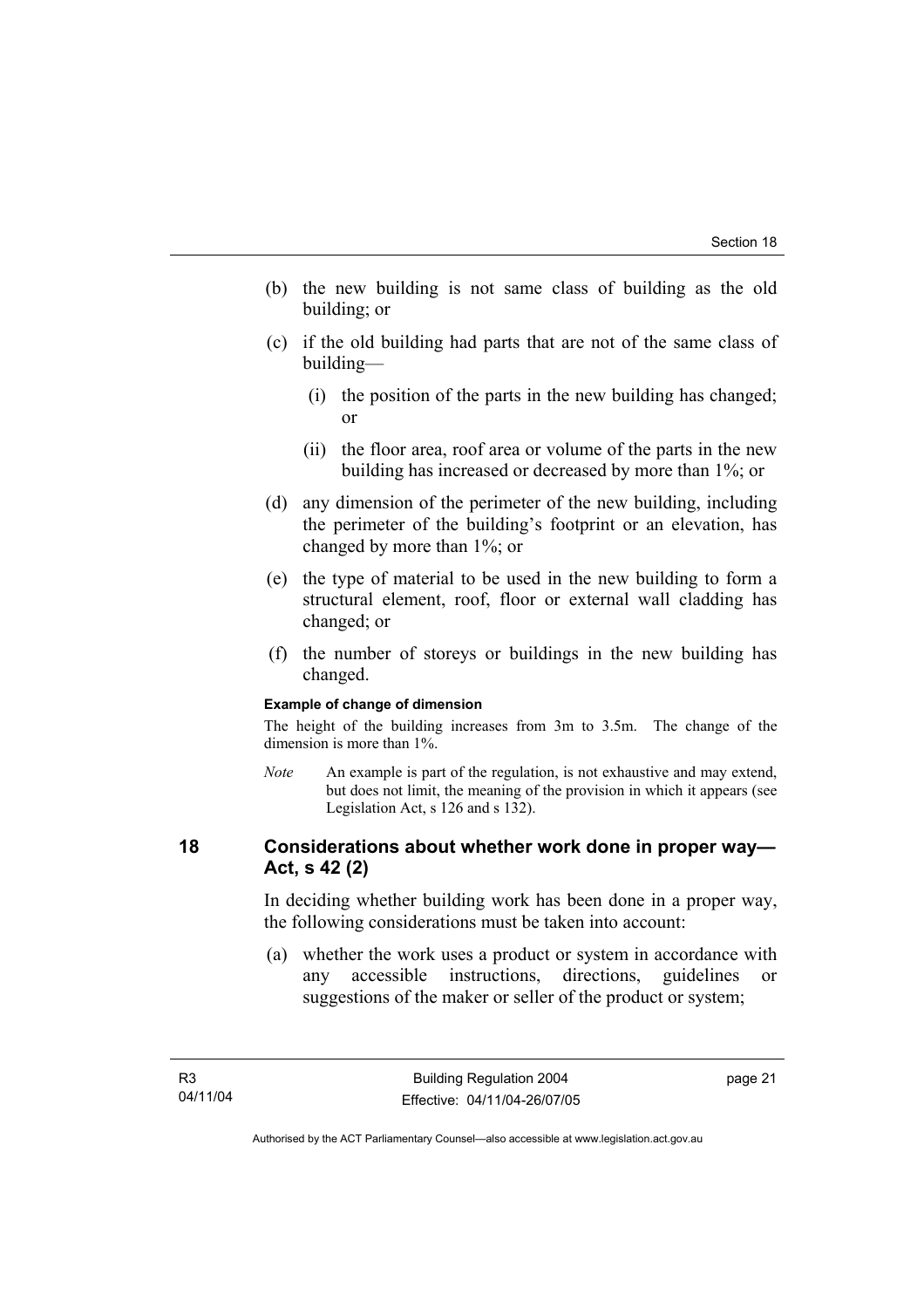#### **Examples of instructions that are not accessible**

- 1 instructions not in English
- 2 an information leaflet printed 10 years ago that is now unavailable
- *Note* An example is part of the regulation, is not exhaustive and may extend, but does not limit, the meaning of the provision in which it appears (see Legislation Act, s 126 and s 132).
- (b) whether the work is in accordance with any relevant rules or guidelines published by Standards Australia;
- (c) whether, as part of the work, a product or system is being, or has been, used in a way that a reasonable person would expect is contrary to the intended use of the product or system;
- (d) whether, as part of the work, a product or system is being, or has been, used in a way that the maker has given written notice will void the maker's warranty;

#### **Example of use**

Installing roof sheeting so it is level at any point is use in a way that a reasonable person would expect to be contrary to the intended use of the sheeting if the manufacturer's published literature indicates that the sheeting's warranty is voided if the sheeting is installed at a fall of less than 1°off level.

- (e) whether a reasonable person doing the work would know or reasonably suspect that the use of a product or system in a particular way would cause more instability, or affect the durability or soundness of the product or system or of the building work than if the product or system were used appropriately;
- (f) how reasonable it is in all the circumstances for the user of a product or system to rely on the maker's statement that the product or system complies with a stated standard;
- (g) whether the building work contravenes the Act or another territory law.

R3 04/11/04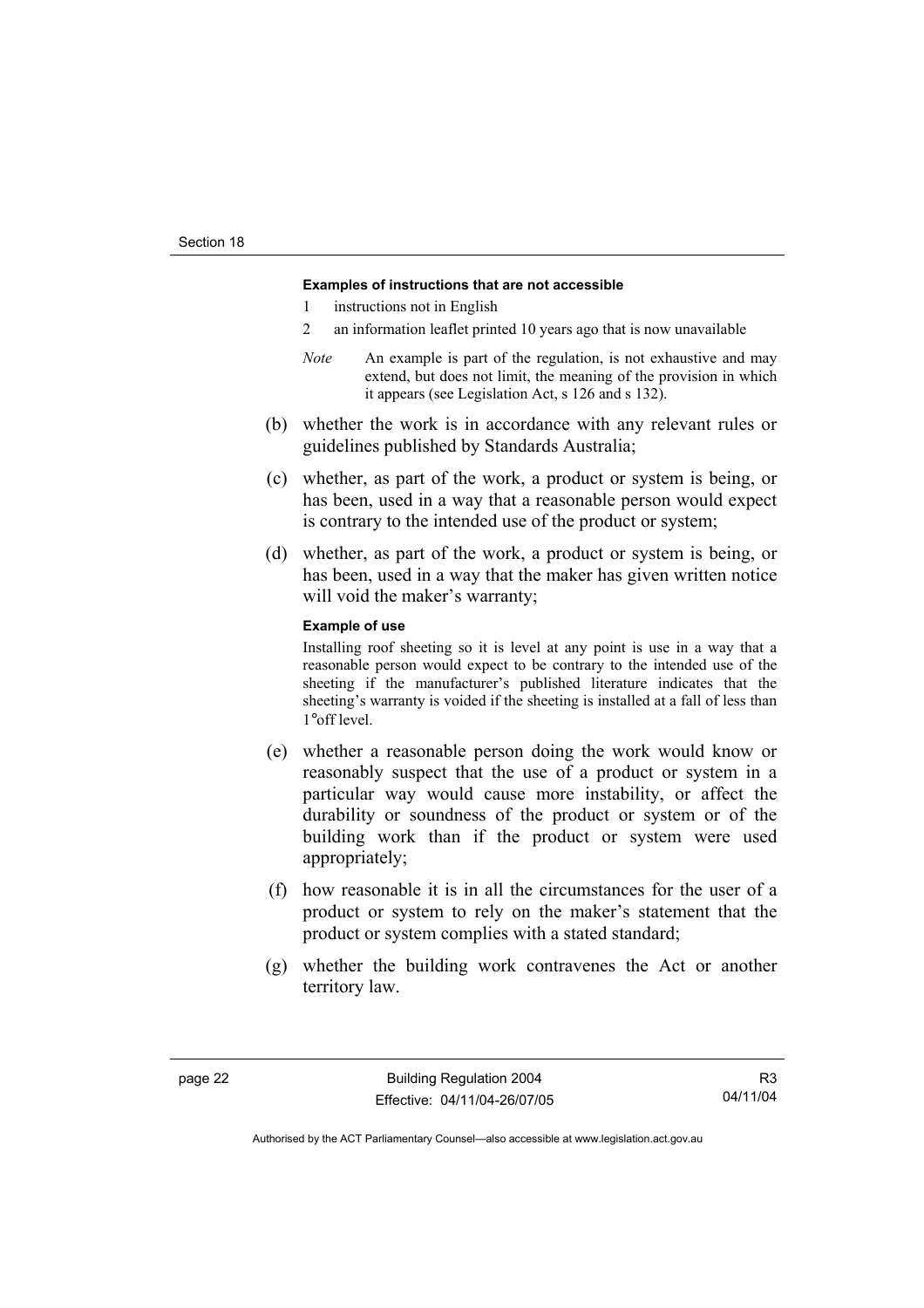### **19 Considerations about whether work done in skilful way— Act, s 42 (2)**

In deciding whether building work has been done in a skilful way, consideration must be taken of whether the work has been carried out to completion with enough care so that it does not have to be redone to adequately serve its intended purpose or comply with the Act.

#### **Examples**

- 1 A timber stairway was built. Its elements were glued and nailed together permanently. The top step was too high to comply with a relevant provision of the building code. The step had to be disassembled or removed to rectify that noncompliance. The building of the step was not done in a skilful way.
- 2 The potential noncompliance in the step mentioned in example 1 was noticed before the components of the step were permanently fastened together. It was adjusted to ensure it complied with the building code without having to undo or redo any completed building work. That noncompliance and adjustment do not indicate that the building of the stair was not done in a skilful way.
- *Note* An example is part of the regulation, is not exhaustive and may extend, but does not limit, the meaning of the provision in which it appears (see Legislation Act, s 126 and s 132).

### **20 Stages of building work—Act, s 43 (1)**

*Note* The Act, s 43 (2) requires certain things to be done before building work proceeds beyond the dampcourse level of a building.

The prescribed stages of building work are—

- (a) completion of excavation, placement of formwork and placement of steel reinforcing for the footings before any concrete for the footings is poured;
- (b) completion of the structural framework and, for a class 1 or class 10 building, before the placement of any internal lining; and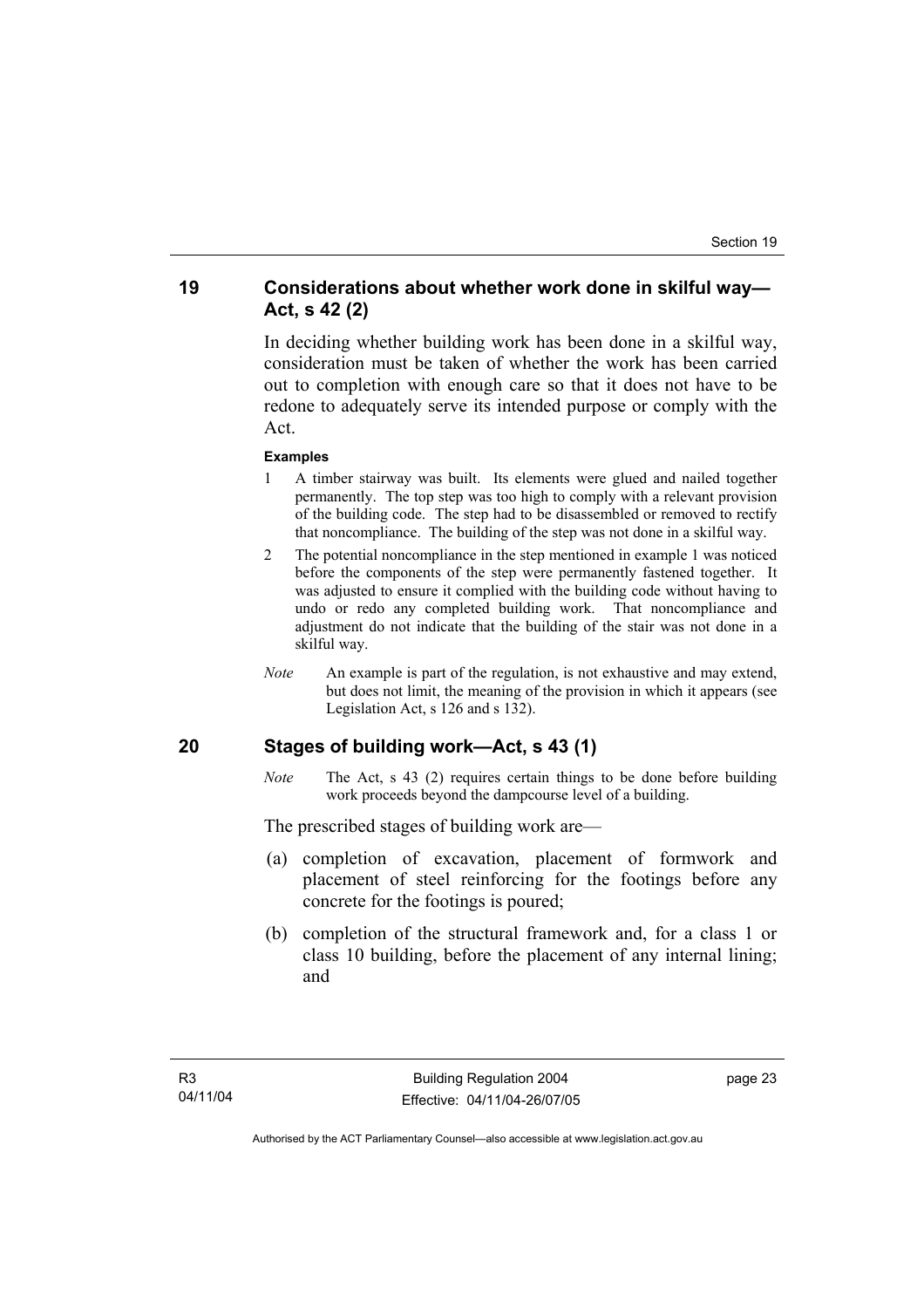- (c) for a class 1 or class 10 building—completion of placement of formwork, and placement of steel reinforcing, for any reinforced concrete member before any concrete for the member is poured; and
- (d) for a building other than a class 1 or class 10 building completion of any reinforced concrete member, before any concrete for the member is poured, stated by the certifier in the relevant building approval; and
- (e) completion of the building work approved in the relevant building approval.

### **21 Alternative to new survey plan—Act, s 43 (2) (a) (ii)**

- (1) This section applies to building work if—
	- (a) the work is only in relation to an extension or alteration of an existing class 1 or class 10 building (the *original building*); and
	- (b) any building resulting from the work is to be located completely on the same parcel of land (the *original land*) where the original building is.
- (2) A plan (the *original survey plan*) signed by a registered surveyor is prescribed in relation to building work if—
	- (a) the original survey plan contains sufficient information to allow the certifier to form an accurate opinion about whether the building work complies with the Act, section 43 (2) (b); and
	- (b) the arrangement of the boundaries of the original land, and location and levels of the original building, have not changed since the original survey plan was made; and
	- (c) no building on which the work is to be carried out is, or building resulting from the work is to be, situated closer than 100mm away from the boundary of the parcel of land.

R3 04/11/04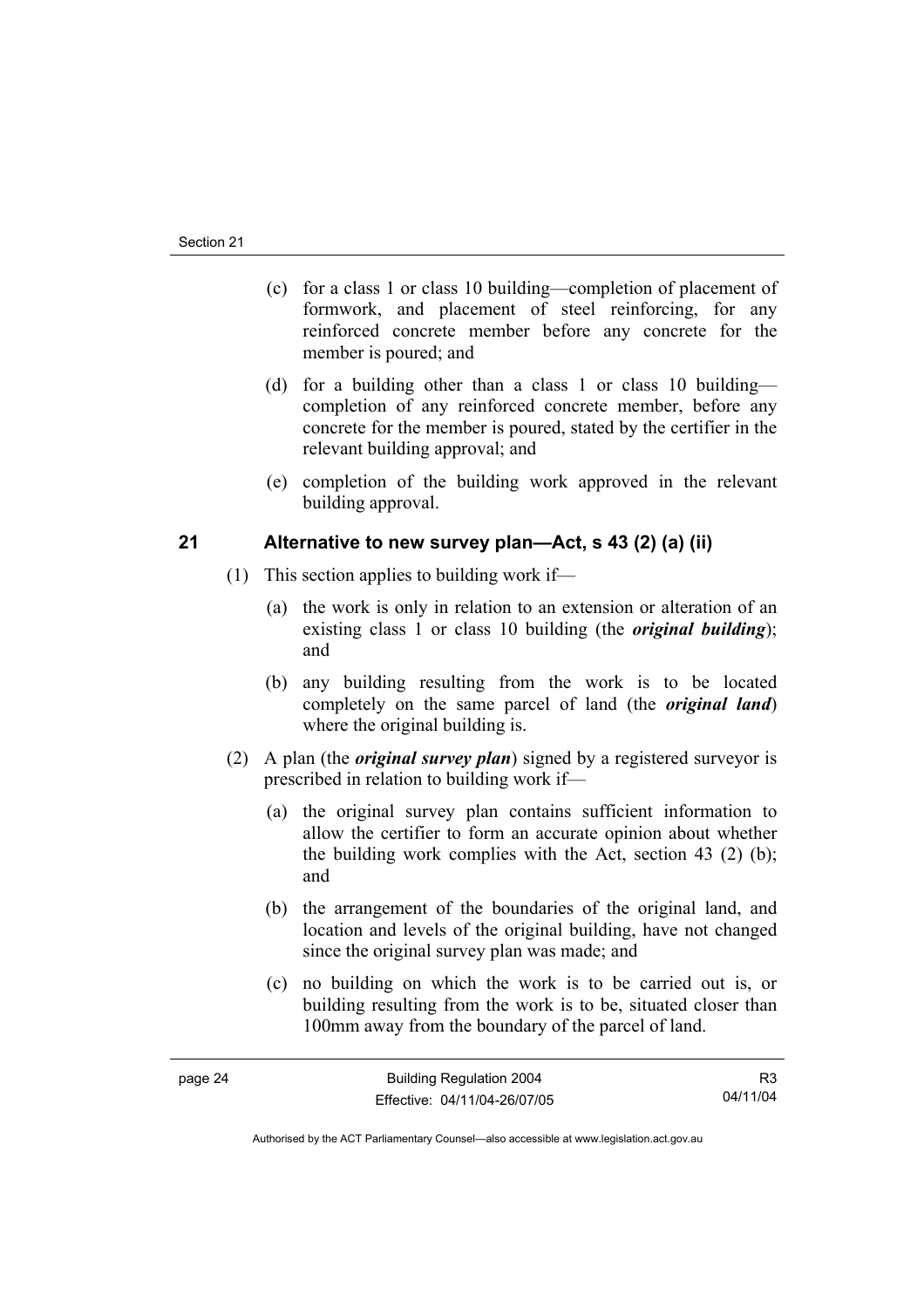### **22 Consent or approval on completion of building work— Act, s 48 (2) (d)**

The following consents or approvals are prescribed:

- (a) if an approval for building work given under the Land Act is subject to a condition—the approval of the chief planning executive to the way in which the condition has been satisfied;
- (b) approval of the installation of any fire appliance in the new building or new part of the building by the chief officer (fire brigade) or the chief officer (rural fire service);
- (c) approval under the *Scaffolding and Lifts Regulation 1950*, section 21.

### **23 Residential building work to which Act, pt 6 does not apply**

The Act, part 6 (Residential buildings—statutory warranties, insurance and fidelity certificates) does not apply in relation to residential building work if the cost of the work is less than \$12 000.

### **24 End of statutory warranties—Act, s 88 (4)**

- (1) The prescribed period for the end of a warranty is—
	- (a) for residential building work in relation to a structural element—6 years after the completion day for the work; and
	- (b) for residential building work in relation to a non-structural element—2 years after the completion day for the work.
- (2) In this section:

*non-structural element*, of a building, means a component of the building that is not a structural element.

*structural element*, of a building, means—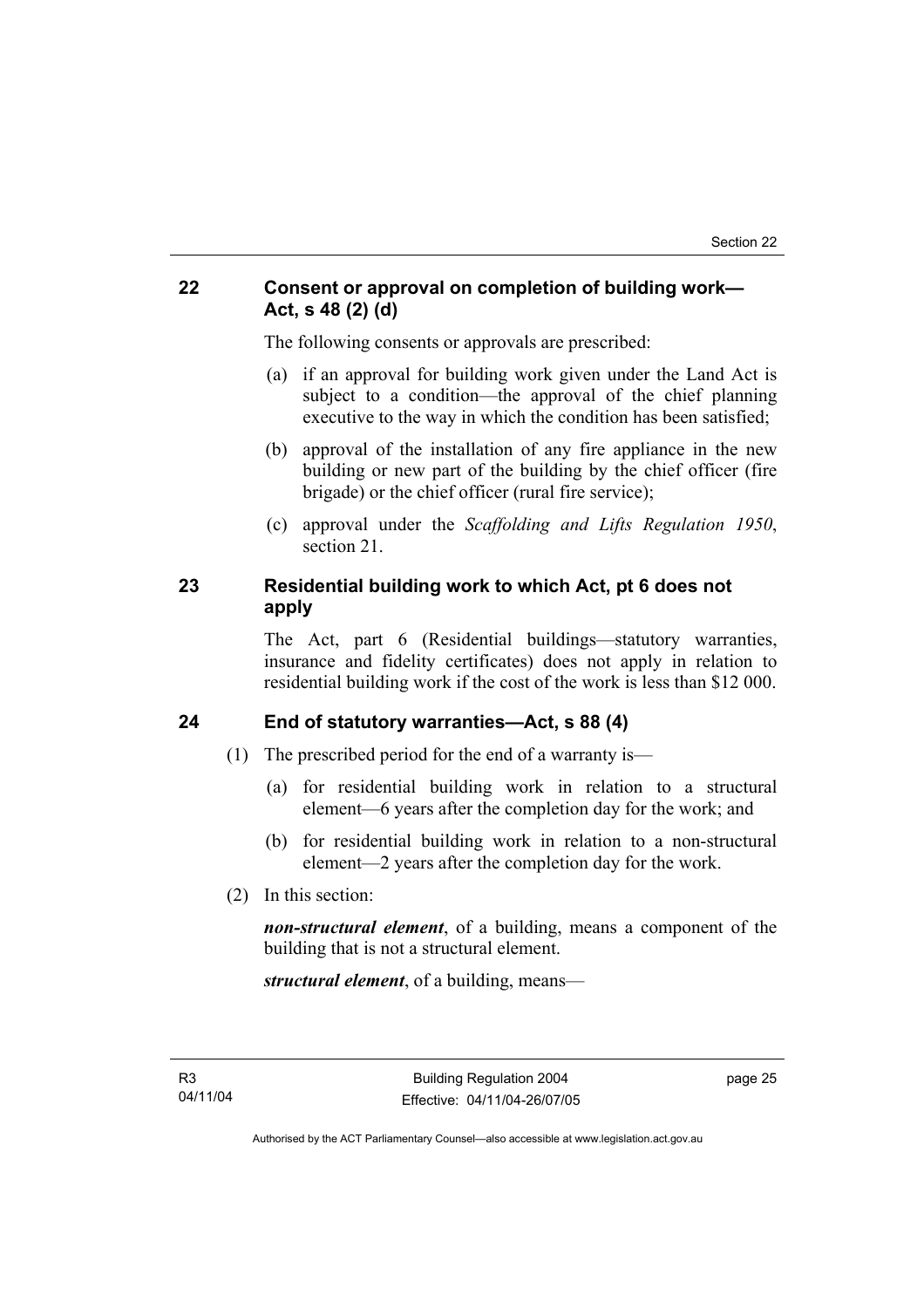- (a) an internal or external load-bearing component of the building that is essential to the stability of the building or any part of it; or
- (b) any component (including weatherproofing) forming part of the external walls or roof of the building.

#### **Examples for par (a)**

a foundation, floor, wall, roof, column or beam

*Note* An example is part of the regulation, is not exhaustive and may extend, but does not limit, the meaning of the provision in which it appears (see Legislation Act, s 126 and s 132).

### **25 Residential building work minimum insurance—Act, s 90 (1) (b)**

The prescribed amount for insurance cover is \$85 000.

### **26 Residential building work period of insurance—Act, s 90 (1) (c) and (d)**

The prescribed period is 5 years.

**27 Residential building work period for claims—Act, s 90 (1) (i)** 

The prescribed period is 90 days.

**28 Amount insurer not liable for—Act, s 91 (1)** 

The prescribed amount is \$500.

**29 If builder defaults and work less than deposit paid—Act, s 93 (3) (b)** 

The prescribed amount is \$10 000.

R3 04/11/04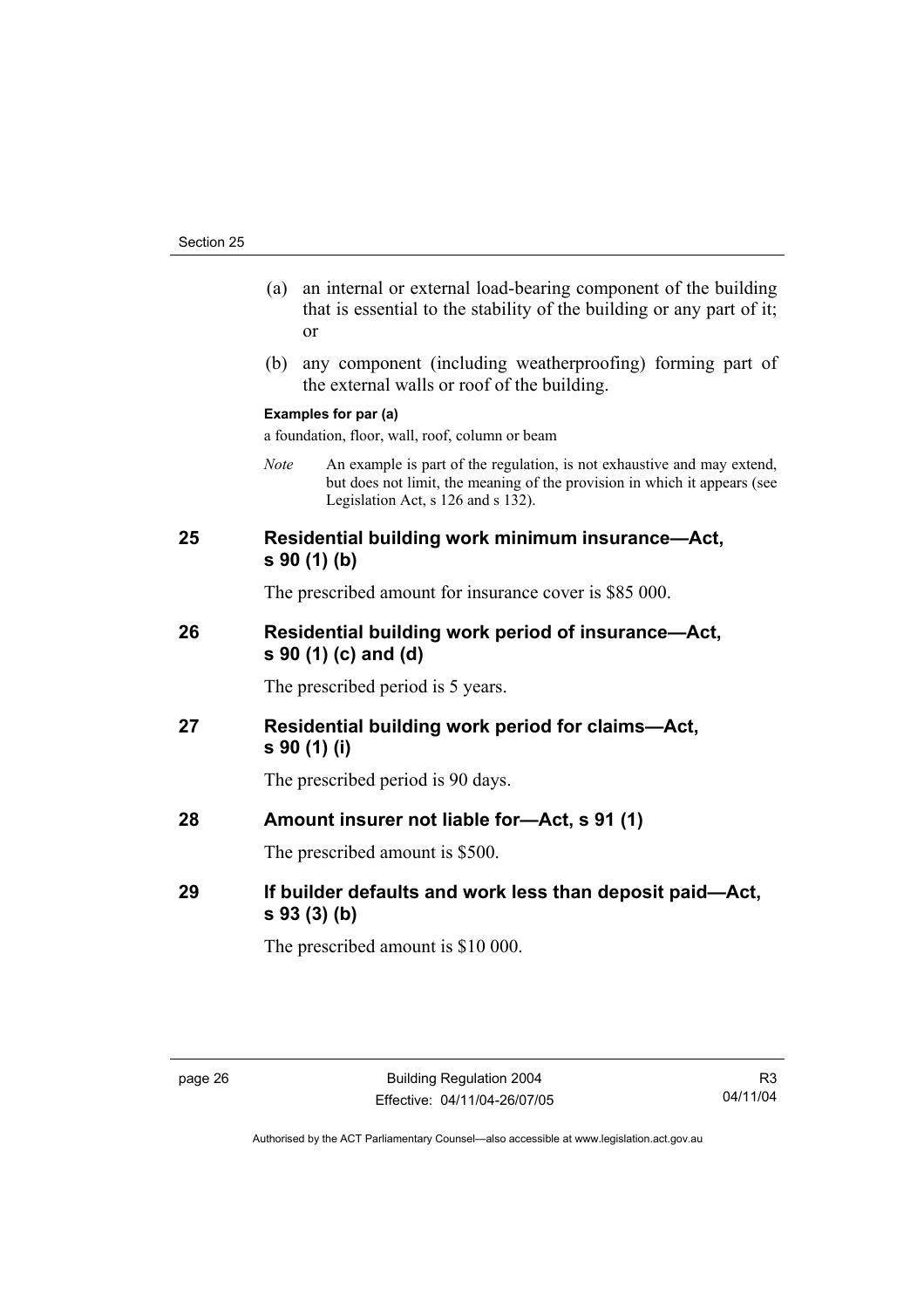### **29A Building code—Act, s 136 (4)**

- (1) For the building code, an area of non-urban land is a bushfire-prone area.
- (2) In this section:

*national capital plan* means the national capital plan under the *Australian Capital Territory (Planning and Land Management) Act 1988* (Cwlth), part 3.

### *non-urban land* means—

- (a) territory land subject to 1 or more of the following land use policies under the territory plan, part B (Land use policies):
	- (i) broadacre;
	- (ii) rural;
	- (iii) hills, ridges and buffer areas;
	- (iv) river corridors;
	- (v) mountains and bushlands;
	- (vi) plantation forestry;
	- (vii) major roads; or
- (b) land that is not subject to any of the following land use categories under the national capital plan:
	- (i) urban area;
	- (ii) industrial centre;
	- (iii) Lake Burley Griffin and foreshores.

### **30 Appealable decisions and relevant people—Act, s 146 (5)**

 (1) The following decisions of the construction occupations registrar are *appealable decisions*: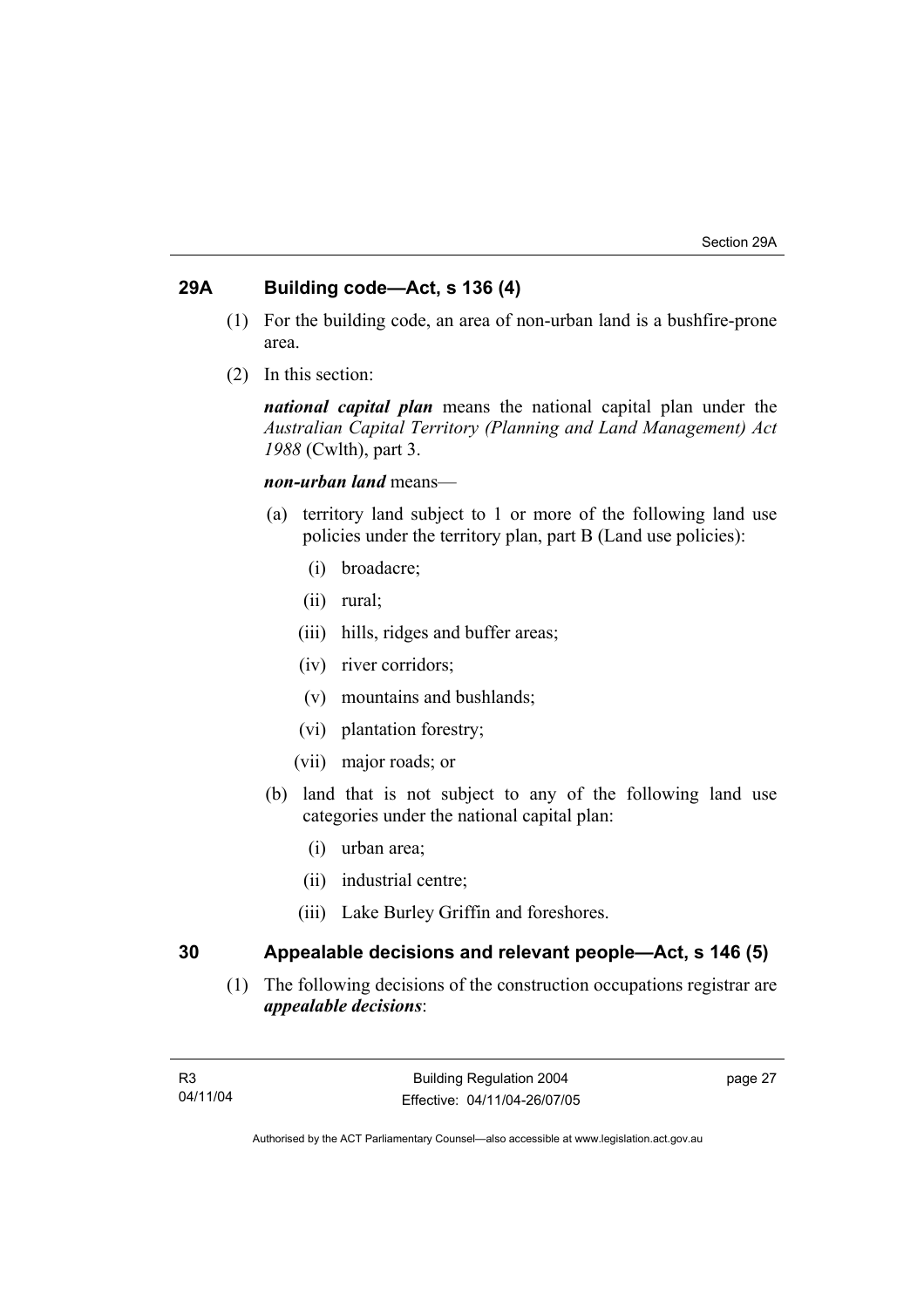- (a) refusing to approve a certifier's resignation under the Act, section 19 $(3)$  $(a)$ ; or
- (b) refusing to appoint a government certifier for building work under the Act, section 20 (4); or
- (c) refusing to extend or further extend a period under the Act, section 36 (2) (Period for which approvals operate); or
- (d) issuing a stop notice under the Act, section 53; or
- (e) issuing a notice under the Act, section 58 (2) or (4) (Further notices relating to stop notices) or section 62 (1) (Notice to carry out building work); or
- (f) refusing to issue a certificate of occupancy under the Act, section 69 (1), (2) or (3) or a certificate under the Act, section 71 (Certificate for building work involving demolition) or section 72 (Certificate for building work involving erection of structure); or
- (g) refusing to issue a certificate of regularisation to a person other than the Territory or the Commonwealth under the Act, section 75; or
- (h) refusing to give an approval under the Act, section 77 (3) (Use of buildings restricted); or
- (i) working out the cost of building work under the Act, section 86 $(1)$  $(b)$  $(ii)$ ; or
- (i) refusing to give an approval under the Act, section 90  $(1)$  (i) (Complying residential building work insurance).
- (2) Each of the following is the *relevant person* for the appealable decision to which it relates:
	- (a) for a decision mentioned in subsection  $(1)$  (a)—to the certifier; or

R3 04/11/04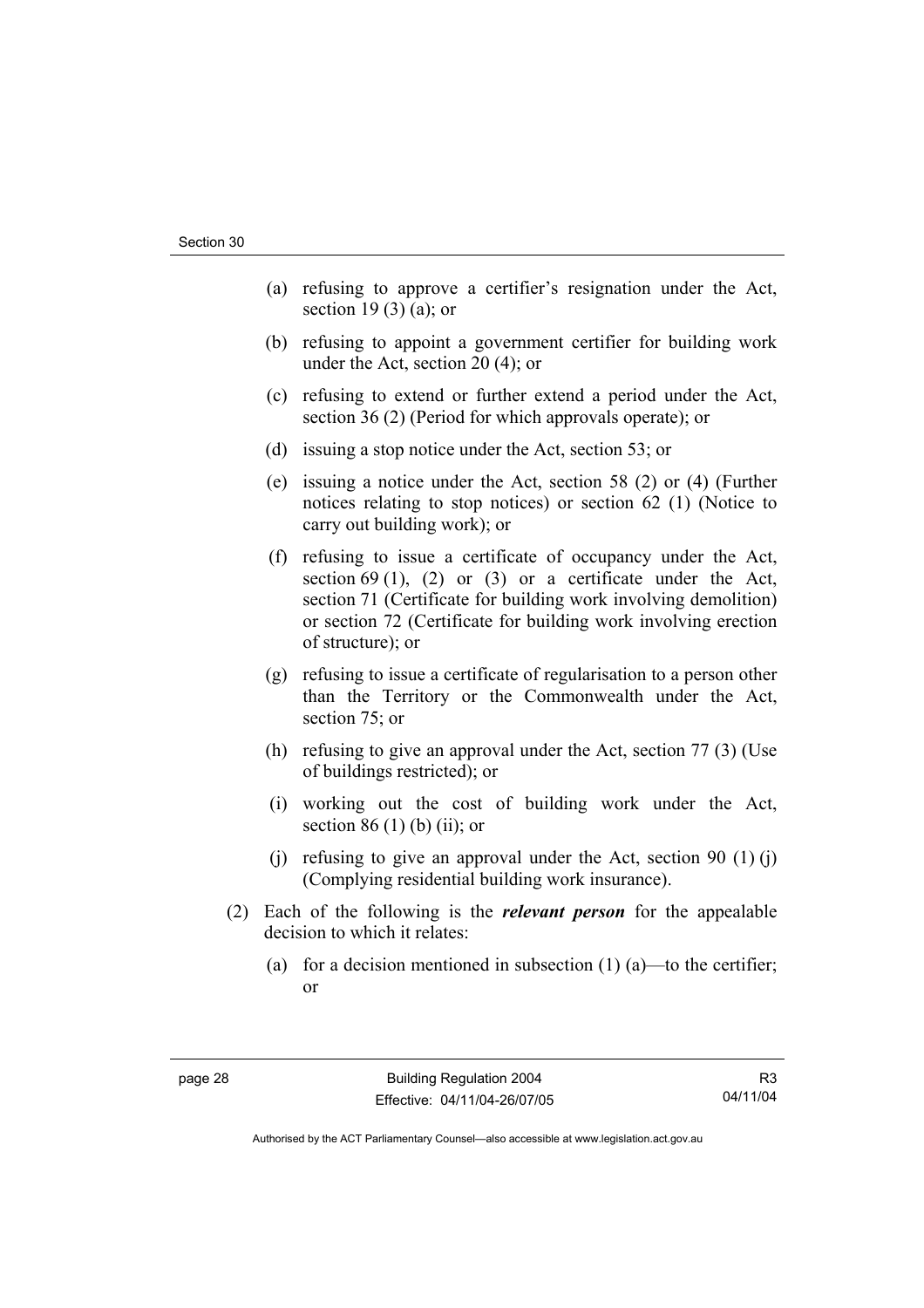- (b) for a decision mentioned in subsection  $(1)$  (b)—to the applicant for the appointment of a government certifier; or
- (c) for a decision mentioned in subsection  $(1)$  (c)—to the applicant for the extension; or
- (d) for a decision mentioned in subsection (1) (d)—to the person carrying out the building work; or
- (e) for a decision mentioned in subsection (1) (e)—to the person required to carry out the stated building work; or
- (f) for a decision mentioned in subsection (1) (f) or  $(g)$ —to the applicant for the certificate; or
- (g) for a decision mentioned in subsection  $(1)$  (h) or  $(i)$ —to the applicant for approval; or
- (h) for a decision mentioned in subsection  $(1)$  (i)—the builder.

### **31 Expiry of definition of** *asbestos*

- (1) The definition of *asbestos* in the dictionary expires on 1 September 2006.
- (2) This section expires on 1 September 2006.

### **32 Modifications of Act, pt 11—Act, s 179**

The Act is modified by inserting the following sections:

### **164A Certificate of regularisation**

A certificate of regularisation issued under the *Building Act 1972* as in force at any time is taken to be a certificate of regularisation issued under this Act, section 75.

### **164B Application of s 88 (2) (b)**

 (1) In the application of section 88 (2) (b) to building work done after 9 September 2004 but before 9 September 2005, the reference to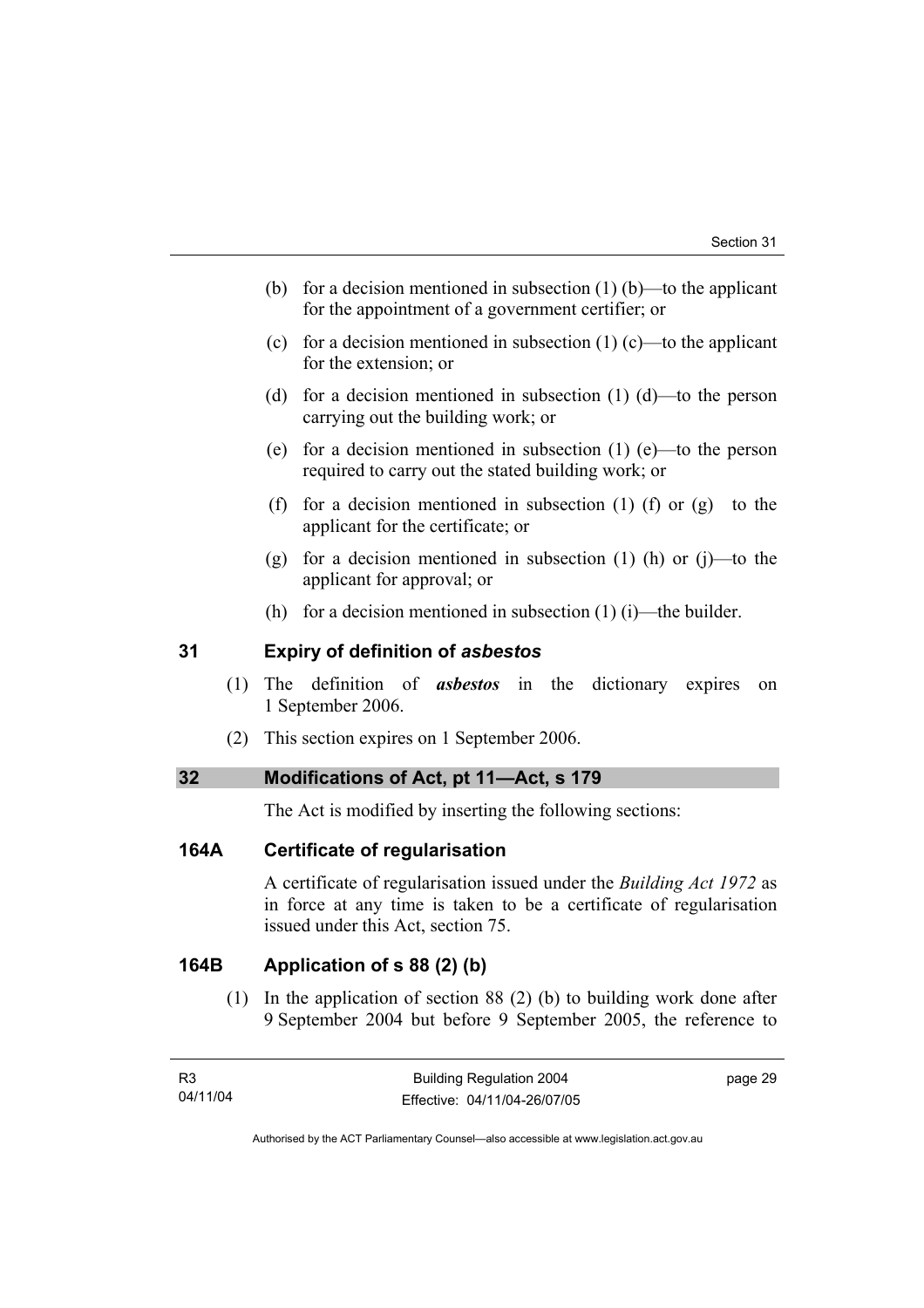'plans approved for the work by the construction occupations registrar' is taken to be a reference to the 'approved plans'.

(2) This section expires on 9 September 2005.

### **164C Prudential standards**

The prudential standards under the *Building Act 1972* (repealed) are taken to be the prudential standards under this Act.

page 30 Building Regulation 2004 Effective: 04/11/04-26/07/05

R3 04/11/04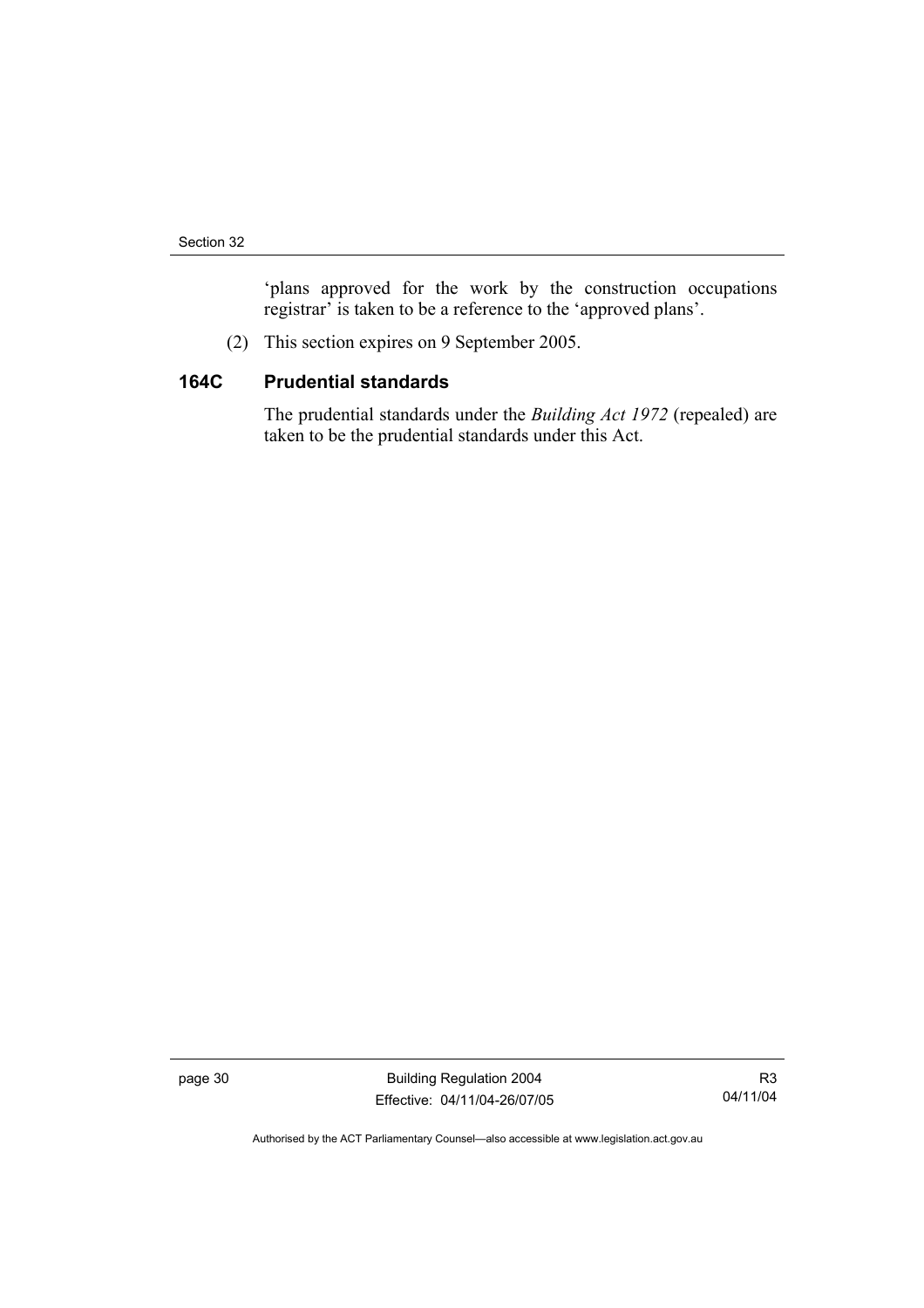## **Dictionary**

(see s 2)

*Note 1* The Legislation Act contains definitions and other provisions relevant to this regulation.

*Note 2* For example, the Legislation Act, dict, pt 1, defines the following terms:

- chief executive
- may (see s  $146$ )
- person
- under.
- *Note 3* Terms used in this regulation have the same meaning that they have in the *Building Act 2004* (see Legislation Act, s 148). For example, the following terms are defined in the *Building Act 2004*, dict:
	- alteration
	- building code
	- building work
	- certificate of regularisation
	- class
	- Land Act
	- structure.

*AS 1684* means the Australian Standard 1684 (Residential timberframed construction—design criteria) as in force from time to time.

*AS 2870* means the Australian Standard 2870 (Residential slabs and footings—construction) as in force from time to time.

*AS 3533* means the Australian Standard 3533 (Amusement rides and devices—design and construction) as in force from time to time.

*AS 3623* means the Australian Standard 3623 (Domestic metal framing) as in force from time to time.

*AS 3700* means the Australian Standard 3700 (Masonry structures) as in force from time to time.

*asbestos*—see the *Dangerous Substances Act 2004*, section 47A.

| R3       | <b>Building Regulation 2004</b> | page 31 |
|----------|---------------------------------|---------|
| 04/11/04 | Effective: 04/11/04-26/07/05    |         |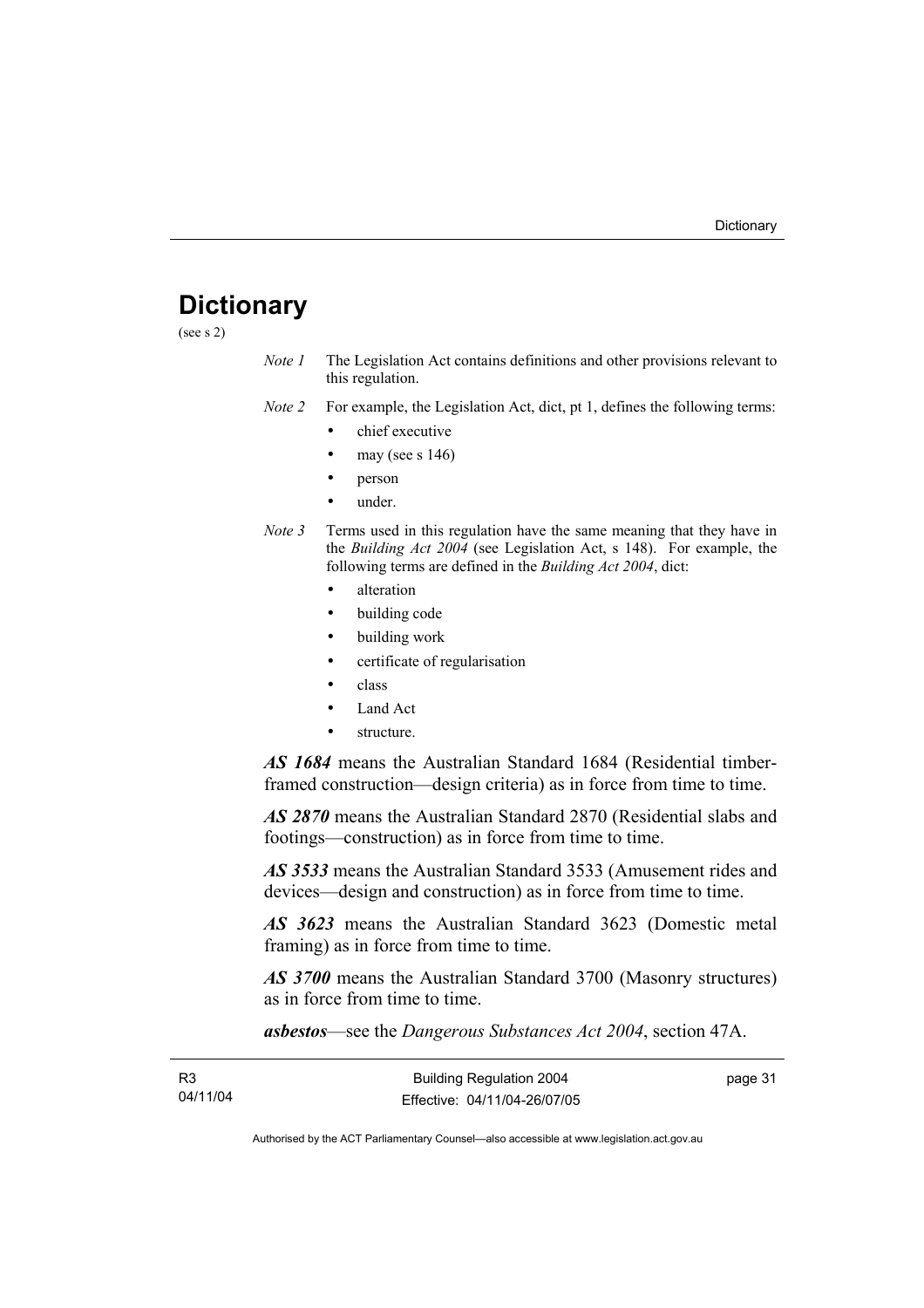1 About the endnotes

### **Endnotes**

### **1 About the endnotes**

Amending and modifying laws are annotated in the legislation history and the amendment history. Current modifications are not included in the republished law but are set out in the endnotes.

Not all editorial amendments made under the *Legislation Act 2001*, part 11.3 are annotated in the amendment history. Full details of any amendments can be obtained from the Parliamentary Counsel's Office.

Uncommenced amending laws and expiries are listed in the legislation history and the amendment history. These details are underlined. Uncommenced provisions and amendments are not included in the republished law but are set out in the last endnote.

If all the provisions of the law have been renumbered, a table of renumbered provisions gives details of previous and current numbering.

The endnotes also include a table of earlier republications.

| $am = amended$<br>$amdt = amendment$<br>$ch = chapter$<br>$def = definition$<br>$dict = dictionary$<br>disallowed = disallowed by the Legislative<br>Assembly<br>$div = division$<br>$exp = expires/expired$<br>$Gaz = gazette$<br>$hdg =$ heading<br>$IA = Interpretation Act 1967$<br>ins = inserted/added<br>$LA =$ Legislation Act 2001<br>$LR =$ legislation register<br>LRA = Legislation (Republication) Act 1996<br>$mod = modified/modification$<br>$o = order$ | $ord = ordinance$<br>$orig = original$<br>par = paragraph/subparagraph<br>$pres = present$<br>$prev = previous$<br>$(\text{prev}) = \text{previously}$<br>$pt = part$<br>$r = rule/subrule$<br>$remum = renumbered$<br>$reloc = relocated$<br>$R[X]$ = Republication No<br>$RI =$ reissue<br>$s = section/subsection$<br>$sch = schedule$<br>$sdiv = subdivision$<br>$sub =$ substituted<br>SL = Subordinate Law<br>underlining = whole or part not commenced |
|--------------------------------------------------------------------------------------------------------------------------------------------------------------------------------------------------------------------------------------------------------------------------------------------------------------------------------------------------------------------------------------------------------------------------------------------------------------------------|---------------------------------------------------------------------------------------------------------------------------------------------------------------------------------------------------------------------------------------------------------------------------------------------------------------------------------------------------------------------------------------------------------------------------------------------------------------|
| om = omitted/repealed                                                                                                                                                                                                                                                                                                                                                                                                                                                    | or to be expired                                                                                                                                                                                                                                                                                                                                                                                                                                              |
|                                                                                                                                                                                                                                                                                                                                                                                                                                                                          |                                                                                                                                                                                                                                                                                                                                                                                                                                                               |

### **2 Abbreviation key**

page 32 **Building Regulation 2004** Effective: 04/11/04-26/07/05

R3 04/11/04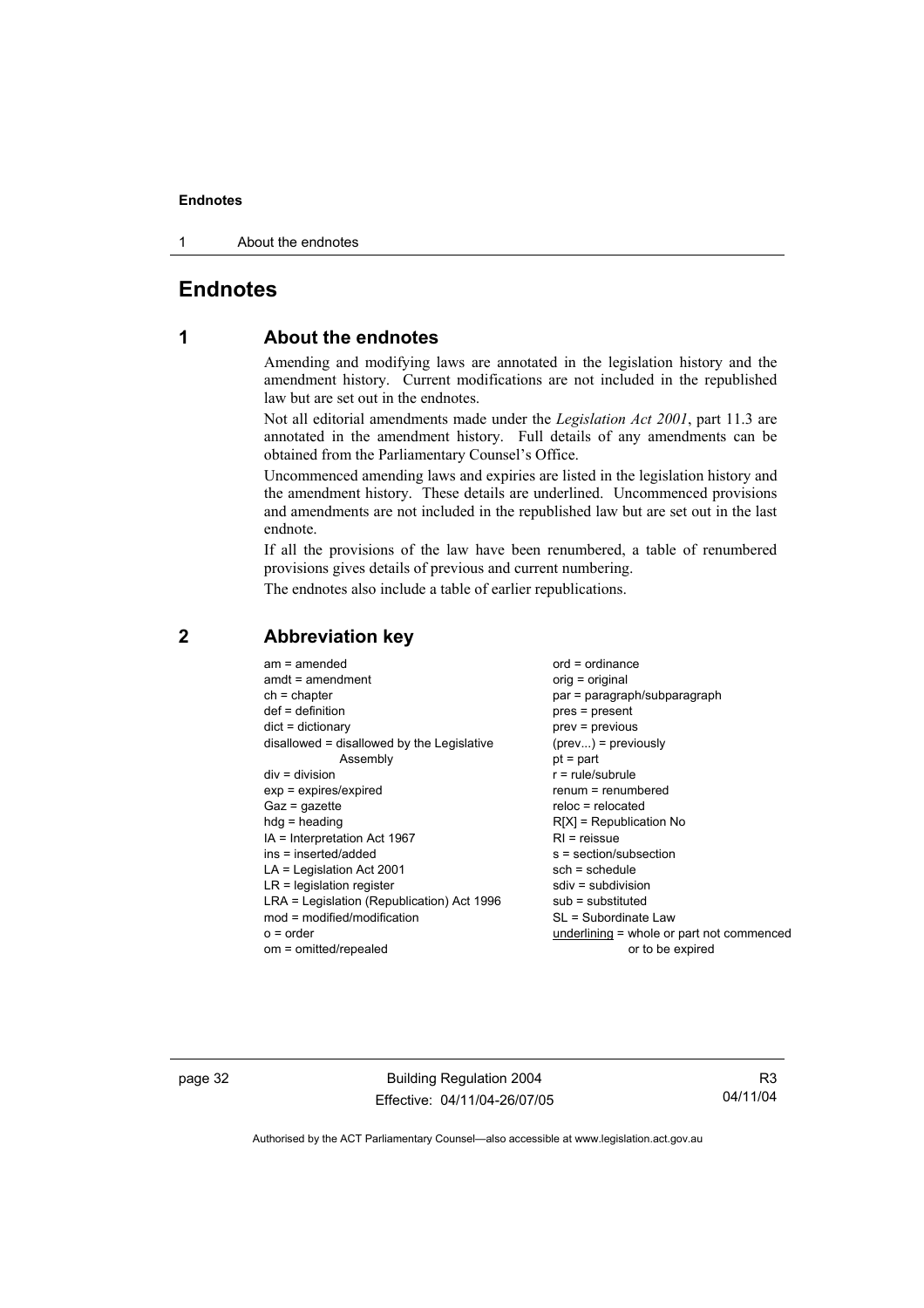### **3 Legislation history**

This regulation was made as part of the *Building Act 2004* (see A2004-11, s 177 and sch 1).

This regulation was originally the *Building Regulations 2004*. It was renamed under the *Legislation Act 2001*.

#### **Building Regulation 2004 SL2004-34**

taken to have been notified LR 26 March 2004 (A2004-11,

s 177 (3) (a))

s 1 taken to have commenced 26 March 2004 (LA s 75 (1))

remainder commenced 1 September 2004 (A2004-11, s 177 (3) (b))

as amended by

#### **Emergencies Act 2004 A2004-28 sch 3 pt 3.2**

notified LR 29 June 2004

s 1, s 2 commenced 29 June 2004 (LA s 75 (1)) sch 3 pt 3.2 commenced 1 September 2004 (s 2 (2) and see Building Act 2004 A2004-11, s 2 and Construction Occupations (Licensing) Act 2004 A2004-12, s 2 and CN2004-8)

#### **Dangerous Substances (Asbestos) Amendment Act 2004 A2004-66 sch 1 pt 1.2**

notified LR 31 August 2004 s 1, s 2 commenced 31 August 2004 (LA s 75 (1)) sch 1 pt 1.2 commenced 1 September 2004 (s 2 (2))

#### **Building Amendment Regulations 2004 (No 1) SL2004-46**

notified LR 8 September 2004 s 1, s 2 commenced 8 September 2004 (LA s 75 (1)) remainder commenced 9 September 2004 (s 2)

### **4 Amendment history**

**Name of regulation** 

s 1 am R3 LA

**Meaning of** *building work***—Act, s 6 (2) (a) and (b)**  s 4A ins A2004-66 amdt 1.2 exp 1 September 2006 (s 4A (3))

R3 04/11/04

Building Regulation 2004 Effective: 04/11/04-26/07/05 page 33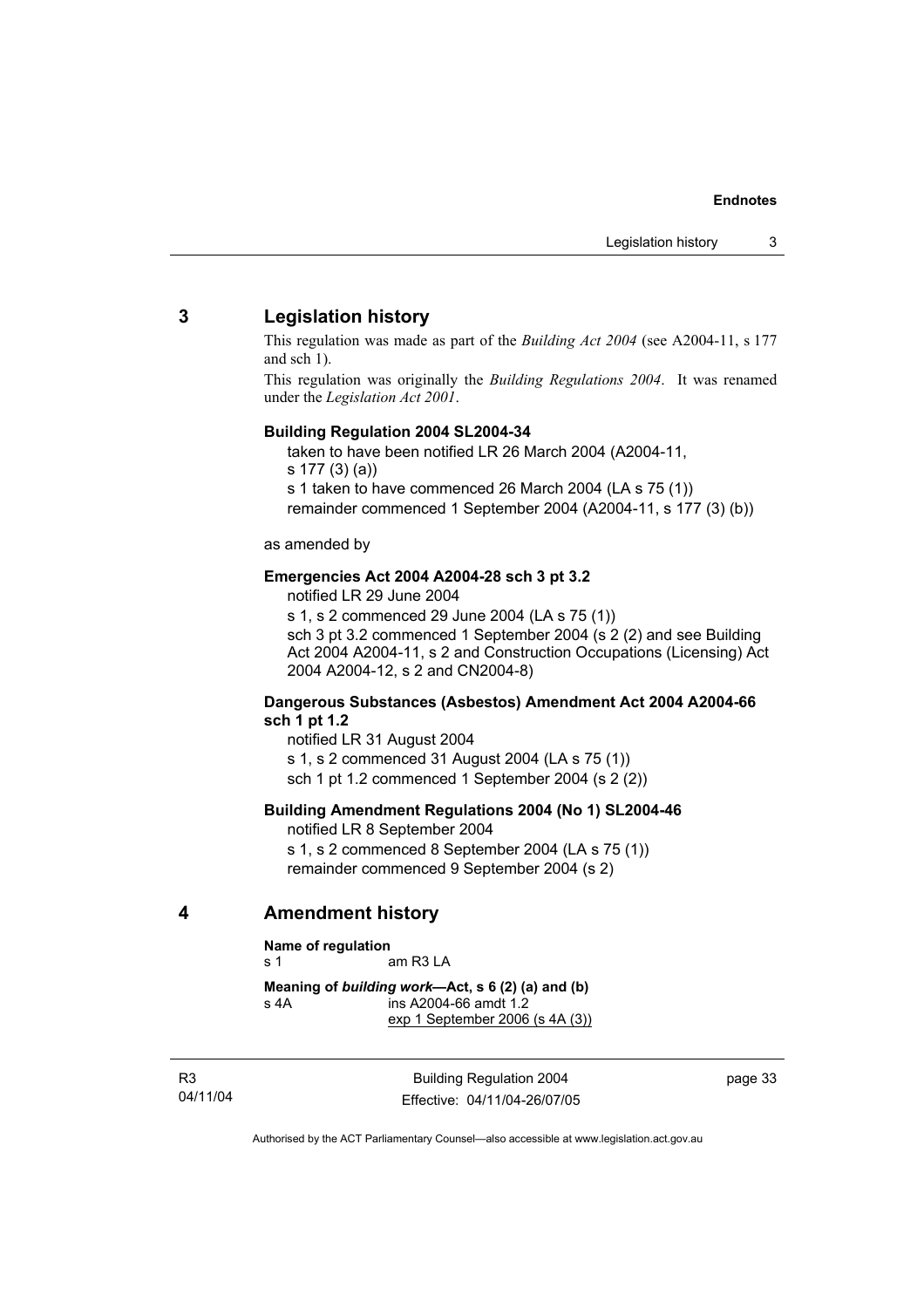4 Amendment history

| $s$ 4B                                                                                                          | Meaning of specialist building work—Act, s 9 (b)<br>ins A2004-66 amdt 1.2<br>exp 1 September 2006 (s 4B (3))               |  |  |
|-----------------------------------------------------------------------------------------------------------------|----------------------------------------------------------------------------------------------------------------------------|--|--|
| Exempt buildings—Act, s 12<br>s 5                                                                               | am SI 2004-46 s 4                                                                                                          |  |  |
| s 12A                                                                                                           | Building approval for asbestos removal—Act, s 26 (3)<br>ins A2004-66 amdt 1.3<br>exp 1 September 2006 (s 12A (3))          |  |  |
| s 14A                                                                                                           | Requirements for plans for asbestos removal—Act, s 27 (1) (a)<br>ins A2004-66 amdt 1.4<br>exp 1 September 2006 (s 14A (4)) |  |  |
| Consultation and consent—Act, s 27 (1) (b)<br>am A2004-28 amdt 3.2<br>s <sub>15</sub>                           |                                                                                                                            |  |  |
| Consent or approval on completion of building work-Act, s 48 (2) (d)<br>am A2004-28 amdt 3.3<br>s <sub>22</sub> |                                                                                                                            |  |  |
| Building code—Act, s 136 (4)<br>s 29A<br>ins A2004-28 amdt 3.4                                                  |                                                                                                                            |  |  |
| s 31                                                                                                            | <b>Expiry of definition of asbestos</b><br>ins A2004-66 amdt 1.5<br>exp 1 September 2006 (s 31 (2))                        |  |  |
| Modifications of Act, pt 11—Act, s 179<br>ins SL2004-46 s 5<br>s <sub>32</sub>                                  |                                                                                                                            |  |  |
| <b>Dictionary</b><br>dict                                                                                       | def <i>asbestos</i> ins A2004-66 amdt 1.6<br>def asbestos exp 1 September 2006 (s 31 (1))                                  |  |  |

page 34 Building Regulation 2004 Effective: 04/11/04-26/07/05

R3 04/11/04